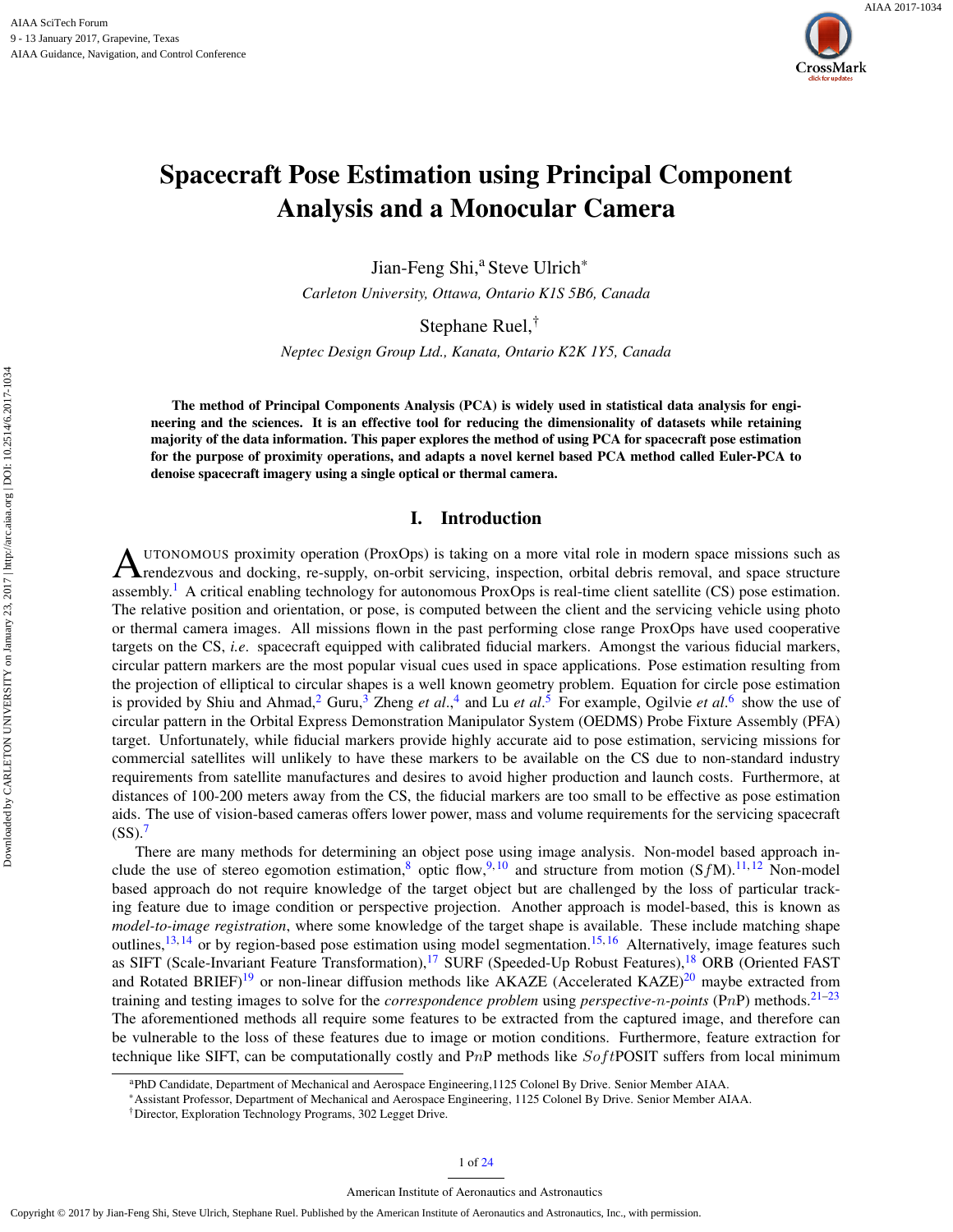trapping when trying to predict large angle misalignments. This study focus on the matching of the image itself rather than the image features while using the method of Principal Component Analysis (PCA) to reduce the data dimension.

The method of PCA, also known as Karhunen-Loéve (KL) transformation, $^{24}$  $^{24}$  $^{24}$  is widely use in statistical analysis over various fields such as meteorology, biosciences, medicine, and computer vision.<sup>[25](#page-22-23)</sup> It is an effective tool to reduce data dimensions which was earliest described by Pearson<sup>[26](#page-22-24)</sup> and Hotelling.<sup>[27](#page-22-25)</sup> A large body of work in computer vision using PCA has been concentrated in facial recognition where Sirovich and Kirby first represented faces in the *eigenpictures*, [28](#page-22-26) and Turk and Pentland developed techniques to track and recognize head images while coining the term *eigenfaces*. [29](#page-22-27) The *eigenface* methodology has been widely duplicated for facial detection.[30](#page-22-28) Following work by Turk and Pentland, a large body of research was developed to improve face detection by enhancement of the testing procedure through weighting, <sup>[31](#page-22-29)</sup> 3D face reconstruction, <sup>[32,](#page-22-30) [33](#page-22-31)</sup> robustness to illumination and view, <sup>[34](#page-22-32)</sup> generalized 2-D PCA (G2DPCA) for increase robustness,  $35$  and the use of kernels for non-linear feature extraction,  $24,36-39$  $24,36-39$  $24,36-39$  PCA has been adopted to iterative closest point  $(ICP)^{40}$  $(ICP)^{40}$  $(ICP)^{40}$  methods for spacecraft pose estimation using LIDAR,<sup>[41](#page-23-1)</sup> and using PCA to reduce image feature descriptor dimensions.<sup>[42](#page-23-2)</sup> This study shall focus on an appearance-based algorithm that utilize the *parametric eigenspace* in reduction of spacecraft image dimensions.[43](#page-23-3) Additionally, this study experiments with the use of a recently developed Kernel PCA (KPCA) method proposed by Liwicki *et al.*<sup>[39](#page-22-35)</sup> called Euler-PCA (ePCA) for image denoising, where it uses a robust dissimilarity measure based on the Euler representation of complex numbers.

This paper is organized as follows, Sec. [II](#page-1-0) provides basic theories on PCA, dimensional reduction, reduced calculation of the eigenspace using Singular Value Decomposition (SVD), pose selection criteria, and the algorithm for direct linear PCA. Section [III](#page-4-0) explains the use of Euler representation of complex numbers for PCA and provide the algorithm for ePCA. Section [IV](#page-7-0) provides definition for coordinate system and relative pose. Software architecture shall also be discussed in Sec. [IV.](#page-7-0) Section [V](#page-10-0) provide the experimental results and discussions for using PCA on the computer simulated Envisat model. Section [VI](#page-15-0) discuss the hardware and 3D Computer-Aided Design (CAD) models used in generating the training and testing dataset. Section [VII](#page-16-0) provide the results and discussions for a Radarsat scaled model pose estimation using ePCA and PCA. Finally, Sec. [VIII](#page-17-0) concludes this study.

#### II. Pose Matching

<span id="page-1-0"></span>The goal for PCA is to match the object from the camera image to a stored matrix of images that has been transformed to its eigenspaces. Assumptions for the baseline PCA are: each image contains one object only, the object is nonocculted, and the target object is viewed by a weak perspective. For spacecraft imagery, these assumptions are not unreasonable at the distance of 100-200 meters from the target CS, where typically only the CS is visible in the camera frame. Another requirement of PCA is the object must be completely visible, due to lighting conditions, this is a harder requirement to comply to. The work around to this challenge is to include reasonable number of known lighting variations in the training set. A more detailed discussion of the visibility requirement is provided in the results and discussion section (Sec. [V](#page-10-0) and [VII\)](#page-16-0) of this paper. Finally, to have effective scale invariance, the images are normalized in size while the pixel values are normalized to one. This means the image frame is the minimum rectangle enclosing the largest appearance of the object.

Given an image of  $\vec{I}$  with resolution  $R \times C$ , where the  $i^{th}$  and  $j^{th}$  pixel of  $\vec{I}$  is normalized to  $\hat{I}_{ij} = I_{ij}/\bar{I}$ , where

<span id="page-1-3"></span>
$$
\bar{I} = \left[ \sum_{i=1}^{R} \sum_{j=1}^{C} I_{ij}^{2} \right]^{1/2} \tag{1}
$$

I is resized into an array  $\hat{\mathbf{x}}$ , where

<span id="page-1-2"></span> $\hat{\mathbf{x}} = \begin{bmatrix} \hat{I}_{11} & \hat{I}_{12} & \dots & \hat{I}_{1C} & \hat{I}_{21} & \hat{I}_{22} & \dots & \hat{I}_{RC} \end{bmatrix}^T$ (2)

The dimension of  $\hat{\mathbf{x}}$  is the resoultion of the image  $N = R \times C$ . Given a training image sequence of M images, the mean value of  $\hat{x}$  is

<span id="page-1-4"></span>
$$
\bar{\mathbf{x}} = \frac{1}{N} \sum_{j=1}^{N} \hat{\mathbf{x}}_j
$$
\n(3)

The training data matrix **X** is formed as a  $N \times M$  matrix where  $\mathbf{X} \in \mathbb{R}^{N \times M}$ 

<span id="page-1-1"></span>
$$
\mathbf{X} = \hat{\mathbf{X}} - \bar{\mathbf{x}} \mathbf{1}^T = \begin{bmatrix} \hat{\mathbf{x}}_1 & \dots & \hat{\mathbf{x}}_M \end{bmatrix} - \bar{\mathbf{x}} \mathbf{1}^T \tag{4}
$$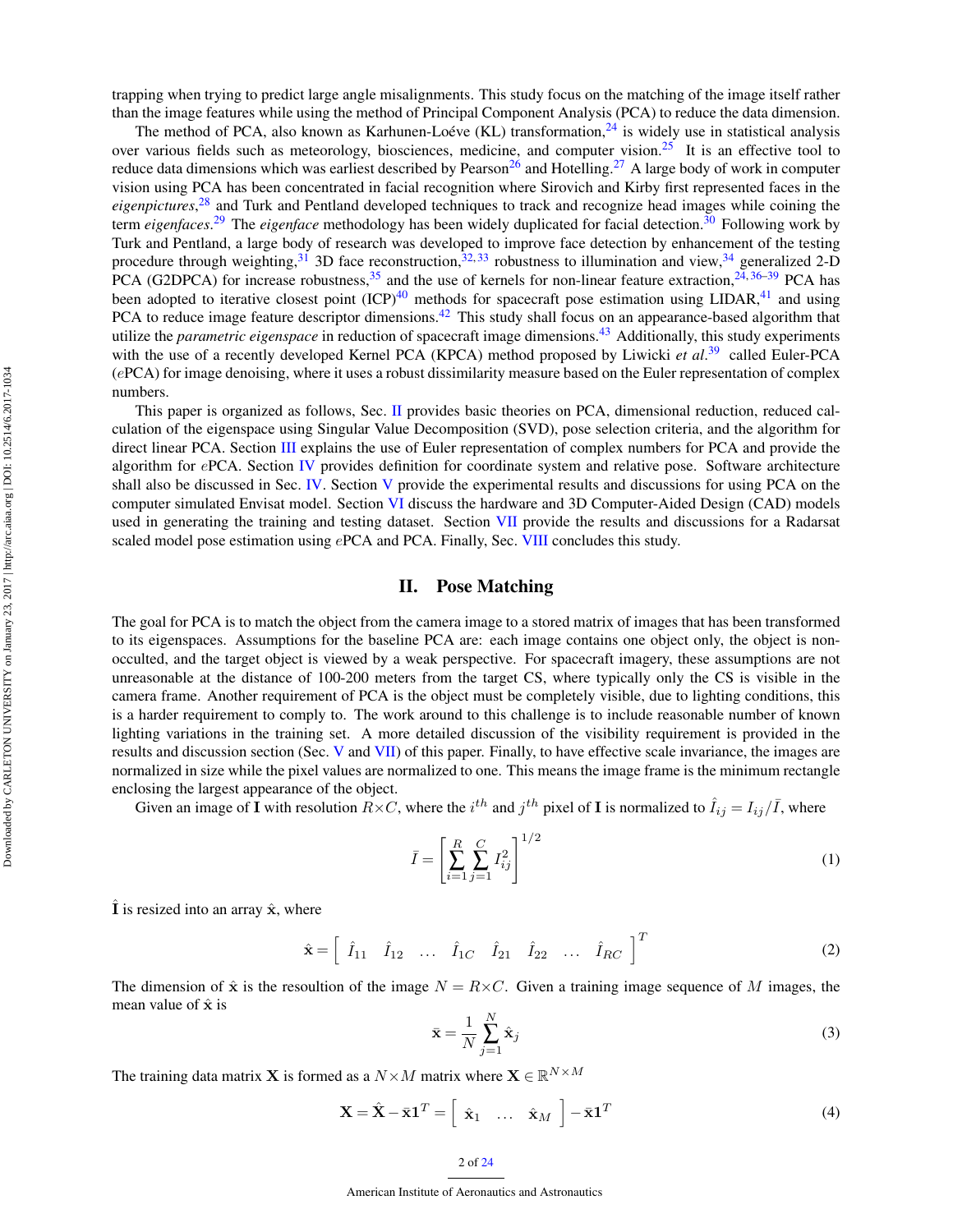where 1 is an array of ones of the size  $M \times 1$ . The covariance matrix of X is

<span id="page-2-5"></span>
$$
\bar{\mathbf{Q}} = \frac{\mathbf{Q}}{M - 1} = \frac{\mathbf{X}\mathbf{X}^T}{M - 1}
$$
\n(5)

Note  $\bar{Q}$  and Q has the same eigenvectors and therefore it is more common to use Q for direct PCA, and  $Q \in \mathbb{R}^{N \times N}$ . The covariance matrix Q can be transformed into the eigenspace, by

<span id="page-2-4"></span>
$$
\Lambda = \mathbf{P}^T \mathbf{Q} \mathbf{P} \tag{6}
$$

where **P** is the matrix of eigen-unit-vectors,  $P \in \mathbb{R}^{N \times N}$ 

$$
\mathbf{P} = \left[ \begin{array}{cccc} \hat{\mathbf{e}}_1 & \hat{\mathbf{e}}_2 & \dots & \hat{\mathbf{e}}_N \end{array} \right] \tag{7}
$$

By *Eignspace Representation Theorem*,<sup>[43](#page-23-3)</sup> the  $j<sup>th</sup>$  normalized image array (columns from the full image matrix) can be reconstructed by a linear combination of the eigenspace unit vectors

<span id="page-2-3"></span>
$$
\hat{\mathbf{x}}_j = \bar{\mathbf{x}} + \sum_{i=1}^N g_{ji} \hat{\mathbf{e}}_i \tag{8}
$$

*Proof*

Transform **X** from Eq. [\(4\)](#page-1-1) by applying the eigenspace transformation matrix  $P<sup>T</sup>$ ,

<span id="page-2-2"></span>
$$
\mathbf{G} = \mathbf{P}^T \mathbf{X} \tag{9}
$$

hence,

$$
\hat{\mathbf{X}} = \bar{\mathbf{x}} \mathbf{1}^T + \mathbf{P} \mathbf{G} \tag{10}
$$

where  $\mathbf{g}_j \in \mathbb{R}^N$  and  $\mathbf{G} \in \mathbb{R}^{N \times M}$ ,

$$
\mathbf{G} = \left[ \begin{array}{cccc} \mathbf{g}_1 & \mathbf{g}_2 & \dots & \mathbf{g}_M \end{array} \right] \tag{11}
$$

The individual  $g_i$  is therefore the columns of X transformed into the eigenspace. Visually, the sets of training images containing various combination of pose and lighting conditions traces out a multi degree-of-freedom (DOF) manifold in the eigenspace represented by the  $g_j$  vectors.

Now consider two images for comparison n and m. The image correlation function of two images  $\hat{\mathbf{I}}_n$  and  $\hat{\mathbf{I}}_m$ , is defined by the symbol  $\circ$ ,

<span id="page-2-0"></span>
$$
c = \hat{\mathbf{I}}_n \circ \hat{\mathbf{I}}_m \triangleq \sum_{i=1}^R \sum_{j=1}^C \hat{\mathbf{I}}_n(i,j) \hat{\mathbf{I}}_m(i,j)
$$
(12)

the larger the value c, the more similar  $\hat{\bf l}_n$  and  $\hat{\bf l}_m$  is to each other. Equation [12](#page-2-0) can be expressed by  $\hat{\bf x}$  from Eq. [\(2\)](#page-1-2) as the inner dot product,

<span id="page-2-1"></span>
$$
c = \hat{\mathbf{I}}_n \circ \hat{\mathbf{I}}_m = \langle \hat{\mathbf{x}}_n, \hat{\mathbf{x}}_m \rangle = \hat{\mathbf{x}}_n^T \hat{\mathbf{x}}_m \tag{13}
$$

where  $\langle .,.\rangle$  is the inner dot product. From Eq. [\(13\)](#page-2-1), the Euclidean distance between the two normalized images can be related to the image correlation by

$$
c = 1 - \frac{1}{2} ||\hat{\mathbf{x}}_n - \hat{\mathbf{x}}_m||_2^2
$$
 (14)

where  $c$  is between 0 and 1. Therefore, the maximum correlation is the minimum Euclidean distance. Since the eigenspace  $g_j$  is a linear transformation of  $\hat{\mathbf{x}}_j$  (ref. Eq. [\(9\)](#page-2-2)), it is easily shown the Euclidean distance of eigenspace vectors is the Euclidean distance between the two images.

$$
\|\mathbf{g}_n - \mathbf{g}_m\|_2^2 = \|\hat{\mathbf{x}}_n - \hat{\mathbf{x}}_m\|_2^2
$$
 (15)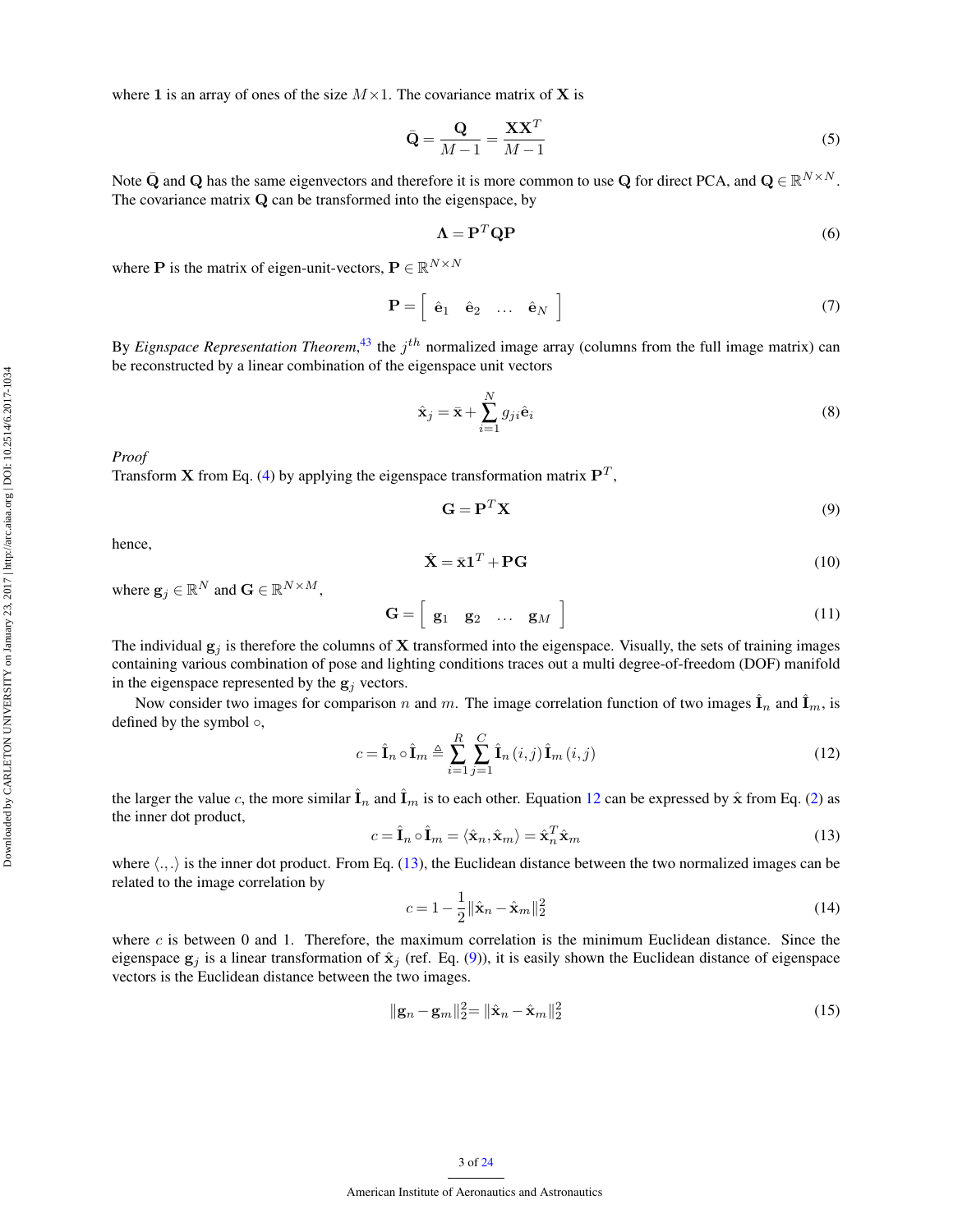#### A. Dimensional Reduction

The advantage of converting the image data into eigenspace is the ability to reduce the so-called *curse of dimensionality*. Examining Eq. [\(8\)](#page-2-3), only the *principal components* of  $g_i$  contains majority of the image information, the smaller insignificant terms can therefore be discarded as they will not affect the summation. When computing Eq. [\(6\)](#page-2-4), the eigenvalue is ordered from large to small, this also order the eigenspace transformation matrix P and the components in the vector  $g_i$ . Equation [8](#page-2-3) can be represented to dimension K instead of N where  $N \gg K$ . The new smaller P and  **matrices are denoted by**  $\tilde{\bf{P}}$  **and**  $\tilde{\bf{G}}$  **as follows,** 

$$
\tilde{\mathbf{P}} = \left[ \begin{array}{cccc} \hat{\mathbf{e}}_1 & \hat{\mathbf{e}}_2 & \dots & \hat{\mathbf{e}}_K \end{array} \right] \tag{16}
$$

$$
\tilde{\mathbf{G}} = \left[ \begin{array}{cccc} \tilde{\mathbf{g}}_1 & \tilde{\mathbf{g}}_2 & \dots & \tilde{\mathbf{g}}_M \end{array} \right] \tag{17}
$$

where  $\tilde{\mathbf{P}} \in \mathbb{R}^{N \times K}$ ,  $\tilde{\mathbf{g}}_j \in \mathbb{R}^K$ , and  $\tilde{\mathbf{G}} \in \mathbb{R}^{K \times M}$ . Experiments show the K dimension can be as low as 10 where as N is 76,800 for a low resolution 320x240 size image. This represent a significant reduction of processing needed compare to a direct comparison of images.

#### B. Low-rank Matrix Approximation

Although Eq. [\(6\)](#page-2-4) appears tobe elegant, P cannot be quickly solved in practice as a  $N \times N$  eigenspace basis vectrix given the enormous size of  $N$ . A low-rank matrix approximation is typically used to remedy this problem. Consider the singular-value-decomposition (SVD) of  $X$  as

<span id="page-3-0"></span>
$$
\mathbf{X} = \mathbf{U} \mathbf{\Sigma} \mathbf{V}^T \tag{18}
$$

Substitute Eq.  $(18)$  into Eq.  $(5)$  produces

<span id="page-3-1"></span>
$$
\mathbf{Q} = \mathbf{U} \Sigma \mathbf{V}^T \mathbf{V} \Sigma^T \mathbf{U}^T = \mathbf{U} \Sigma \Sigma^T \mathbf{U}^T = \mathbf{U} \mathbf{\Lambda} \mathbf{U}^T
$$
\n(19)

Compare Eq. [\(19\)](#page-3-1) with Eq. [\(6\)](#page-2-4), U is the eigenspace vectrix P, and  $\Sigma$  is the square root of the eigenvalue matrix  $\Lambda$ assuming  $M \geq N$ . Substituting Eq. [\(18\)](#page-3-0) into Eq. [\(9\)](#page-2-2) produces

<span id="page-3-2"></span>
$$
\mathbf{G} = \mathbf{P}^T \mathbf{U} \Sigma \mathbf{V}^T = \Sigma \mathbf{V}^T \tag{20}
$$

The advantage of PCA is the ability to use only a very few number of principal components from the eigenspace that contains majority of the data information. Selecting the first K terms from **P** instead of the full  $N^{th}$  dimension, Eq. [\(20\)](#page-3-2) becomes

<span id="page-3-4"></span>
$$
\tilde{\mathbf{G}} = \tilde{\mathbf{P}}^T \mathbf{X} = \tilde{\mathbf{\Sigma}} \mathbf{V}^T
$$
 (21)

The low-rank matrix approximation<sup>[44](#page-23-4)</sup> of Eq.  $(18)$  is therefore,

<span id="page-3-3"></span>
$$
\mathbf{X} = \tilde{\mathbf{P}} \tilde{\mathbf{\Sigma}} \mathbf{V}^T \tag{22}
$$

Equation [\(22\)](#page-3-3) is solved using the *svds*() function from MATLAB<sup>[45,](#page-23-5)[46](#page-23-6)</sup> with K value input. Other methods for solving low-rank approximation SVD exists as provided by Rokhlin *et al*.<sup>[47](#page-23-7)</sup> and Halko *et al.*<sup>[48](#page-23-8)</sup>

## C. Testing Image

Given a test image captured during operations, it is first converted into an image array  $\hat{\mathbf{x}}_t$  by the same steps from Eq. [\(2\)](#page-1-2). It is then transformed into the eigenspace by using the following,

<span id="page-3-5"></span>
$$
\tilde{\mathbf{g}}_t = \tilde{\mathbf{P}}^T \left( \hat{\mathbf{x}}_t - \bar{\mathbf{x}} \right) \tag{23}
$$

where  $\tilde{\mathbf{g}}_t \in \mathbb{R}^K$ . This is compared with all vector columns in the  $\tilde{\mathbf{G}}$  matrix to determine the minimum Euclidean distance match  $\tilde{\mathbf{g}}_w \in \mathbb{R}^K$ .

<span id="page-3-6"></span>
$$
\tilde{\mathbf{g}}_{\wedge} = \arg\min_{\tilde{\mathbf{g}}_j \in \tilde{\mathbf{G}}} \|\tilde{\mathbf{g}}_t - \tilde{\mathbf{g}}_j\|_2^2
$$
\n(24)

The training image will have known pose tag associated with it. If the match falls within two nearest training images, the pose is linearly interpolated between the two poses.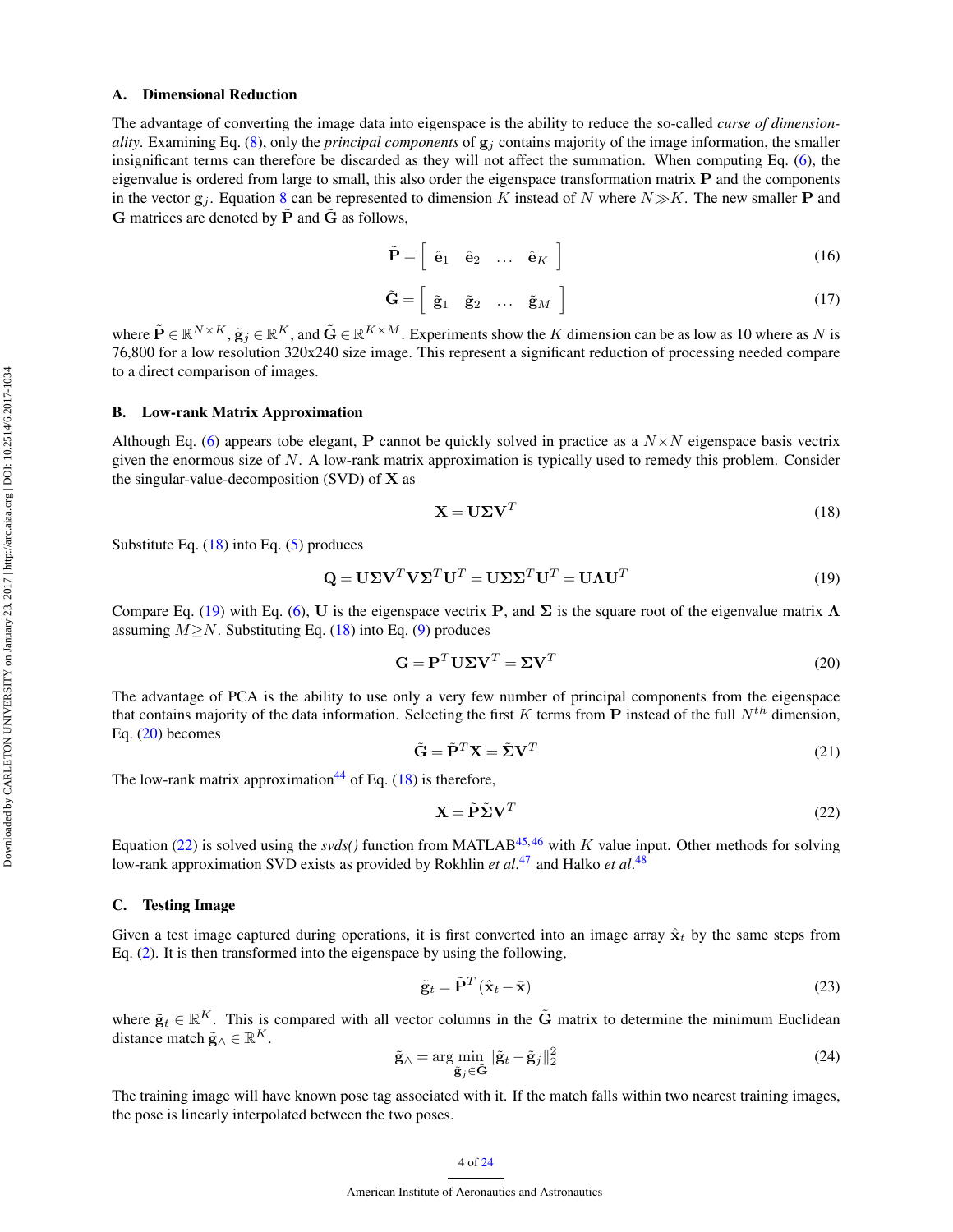#### D. Pose Matching Algorithm

The pose matching algorithm is separated in two parts: a training portion (ref. Algorithm [1\)](#page-4-1) that is computed offline prior to operational use, and a testing portion (ref. Algorithm [2\)](#page-4-2) that computes the pose of the spacecraft in the captured image during operations. The second portion of the PCA software is computed in real-time (RT) with the input of every captured image frame.

|     | <b>Algorithm 1. PCA_LEARN</b>                                                           |  |  |  |  |  |
|-----|-----------------------------------------------------------------------------------------|--|--|--|--|--|
|     | 1: <b>procedure</b> COMPUTE_DATABASE( $I_i$ ( $j = 1, , M$ ), K)                        |  |  |  |  |  |
| 2:  | Obtain a set of M images by rotating an CAD representation of the CS from the SS camera |  |  |  |  |  |
| 3:  | Tag every image $I_i$ with the associated pose information                              |  |  |  |  |  |
| 4:  | for all $M$ image in the dataset do                                                     |  |  |  |  |  |
| 5:  | Segment CS from background if required                                                  |  |  |  |  |  |
| 6:  | Normalize the image by scale by cropping the CS image                                   |  |  |  |  |  |
| 7:  | Normalize pixel intensity using Eq. (1)                                                 |  |  |  |  |  |
| 8:  | Convert the normalized image into $\hat{x}$ representation by Eq. (2)                   |  |  |  |  |  |
| 9:  | Compute average image vector $\bar{x}$ of the entire database by Eq. (3)                |  |  |  |  |  |
| 10: | Form image database $X$ in accordance to Eq. $(5)$                                      |  |  |  |  |  |
| 11: | Perform low-rank matrix approximation SVD by Eq. (18), $\tilde{P} = s\nu ds(X, K)$      |  |  |  |  |  |
| 12: | Obtain $\tilde{G}$ by transforming image database into eigenspace by Eq. (21)           |  |  |  |  |  |
| 13: | return $\bar{x}$ , G, P                                                                 |  |  |  |  |  |
|     |                                                                                         |  |  |  |  |  |
|     |                                                                                         |  |  |  |  |  |

#### <span id="page-4-2"></span><span id="page-4-1"></span>Algorithm 2. PCA TEST

- 1: **procedure** POSE RECOGNITION( $\mathbf{I}_t$ ,  $\bar{\mathbf{x}}$ ,  $\tilde{\mathbf{G}}$ ,  $\tilde{\mathbf{P}}$ )
- 2: Perform steps [5](#page-4-1) to [7](#page-4-1) from Algorithm [1](#page-4-1) on captured image  $I_t$  and form  $\hat{\mathbf{x}}_t$
- 3: Compute eigenspace representation of captured image  $\tilde{\mathbf{g}}_t$  using Eq. [\(23\)](#page-3-5)
- 4: Find minimum matching  $\tilde{\mathbf{g}}_j$  in accordance to Eq. [\(24\)](#page-3-6)
- 5: Compare dataset image  $j + 1$  and  $j 1$  for second minimum match
- 6: Interpolate pose  $(t \text{ and } R)$  between minimum match and second minimum match
- 7: return t,R

# III. Image Denoising

<span id="page-4-0"></span>This study leverages the breakthroughs from kernel-based machine learning and support vector machine (SVM).<sup>[49](#page-23-9)[–51](#page-23-10)</sup> In order to gain robustness, the image is denoised by using non-linear feature extracting KPCA and by operating in high-dimensional feature spaces via the use of pre-images.<sup>[36,](#page-22-34) [37](#page-22-37)</sup> The kernel machine maps the input space  $\hat{x}$  into a higher dimensional feature space or *reproducing kernel Hilbert space* (rkHs) H using a non-linear function  $\phi(\hat{\mathbf{x}}_i)$ . The so called *kernel trick*, exploits the similarity measure between images by using the inner dot product.<sup>[24](#page-22-22)</sup> In general, the kernel  $\kappa$  can be formulated in rkHs as

$$
\kappa(\hat{\mathbf{x}}_n, \hat{\mathbf{x}}_m) = \langle \phi(\hat{\mathbf{x}}_n), \phi(\hat{\mathbf{x}}_m) \rangle_{\mathcal{H}}
$$
(25)

The objective then, is to improve the baseline pose estimation by denoising the image data. This is done by solving an optimization problem $37$  such that,

<span id="page-4-3"></span>
$$
\hat{\mathbf{x}}_{\wedge} = \arg\min_{\hat{\mathbf{x}}_l \in \mathbf{X}} \|\phi(\hat{\mathbf{x}}_l) - \beta \beta^T \phi(\hat{\mathbf{x}}_j)\|_2^2
$$
\n(26)

where  $\beta$  is a linear subspace orthonormal basis in rkHs. Some commonly used Kernels that are projective (polynomial, exponential) or radial (Gaussian, Laplacian) can be found in a recent survey of KPCA by Honeine and Richard.<sup>[24](#page-22-22)</sup> The Euler-PCA (ePCA) is a KPCA based on the Euler representation of complex numbers introduced by Liwicki *et al*.  $(2013).$ <sup>[39](#page-22-35)</sup> In ePCA rkHs, the  $l_2$ -norm can be related to a dissimilarity measure originally introduced by Fitch *et al.*<sup>[52](#page-23-11)</sup> (see Sec. [A](#page-5-0) for more details), this effectively provide a fast and statistically more robust estimation. In ePCA, the normalized image  $\hat{x}$  is mapped onto a complex number representation  $z_j \in \mathbb{C}^N$ 

<span id="page-4-4"></span>
$$
\mathbf{z}_{j} = \frac{1}{\sqrt{2}} e^{i\alpha \pi \hat{\mathbf{x}}_{j}} = \frac{1}{\sqrt{2}} \left( \cos \left( \alpha \pi \hat{\mathbf{x}}_{j} \right) + i \sin \left( \alpha \pi \hat{\mathbf{x}}_{j} \right) \right)
$$
(27)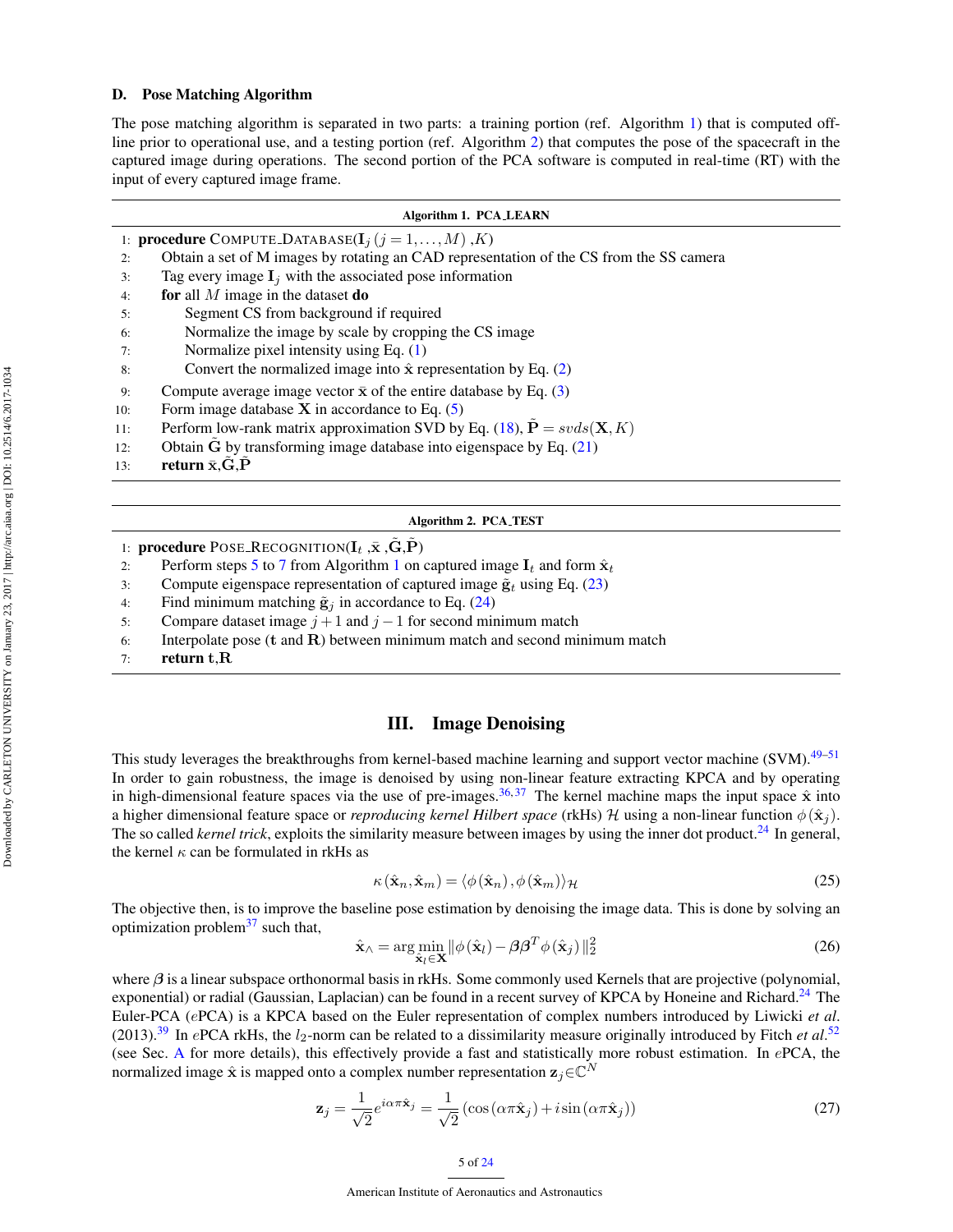Grouping  $\mathbf{z}_j$  gives the data matrix  $\mathbf{Z} \in \mathbb{C}^{N \times M}$  in rkHs

<span id="page-5-7"></span>
$$
\mathbf{Z} = \left[ \begin{array}{cccc} \mathbf{z}_1 & \mathbf{z}_2 & \dots & \mathbf{z}_M \end{array} \right] \tag{28}
$$

The Hermitian kernel  $\kappa$  for ePCA is represented by  $\mathbf{K} \in \mathbb{C}^{M \times M}$  and can then be formulated as

<span id="page-5-1"></span>
$$
\mathbf{K} = \mathbf{Z}^H \mathbf{Z} \tag{29}
$$

where  $(.)^H$  is the complex conjugate transposition of a matrix. The eigen decomposition of Eq. [\(29\)](#page-5-1) is

<span id="page-5-2"></span>
$$
\Lambda_c = \mathbf{P}_c^H \mathbf{K} \mathbf{P}_c \tag{30}
$$

where  $P_c \in \mathbb{C}^{M \times M}$ . Using similar method as Eq. [\(22\)](#page-3-3), the lower dimension  $\tilde{P}_c \in \mathbb{C}^{M \times R}$  is found,

$$
\mathbf{K} = \tilde{\mathbf{P}}_c \tilde{\mathbf{\Sigma}}_c \mathbf{V}_c^H
$$
 (31)

Using  $\tilde{\mathbf{P}}_c$  in Eq. [\(30\)](#page-5-2), the lower dimension  $\tilde{\mathbf{\Lambda}}_c \in \mathbb{C}^{R \times R}$  can be found

<span id="page-5-4"></span>
$$
\tilde{\mathbf{\Lambda}}_c = \tilde{\mathbf{P}}_c^H \mathbf{K} \tilde{\mathbf{P}}_c \tag{32}
$$

Note that for  $M \ge R$ ,  $\tilde{\Sigma}_c$  and  $\tilde{\Lambda}_c^{1/2}$  contains the same eigenvalues. The basis mapping  $\beta$  for ePCA is represented by  $\tilde{\mathbf{B}} \in \mathbb{C}^{N \times R}$  and is formulated as

<span id="page-5-8"></span>
$$
\tilde{\mathbf{B}} = \mathbf{Z}\tilde{\mathbf{P}}_c \tilde{\mathbf{\Lambda}}_c^{-1/2} \tag{33}
$$

Note with this formulation of  $\tilde{\mathbf{B}}$ ,  $\tilde{\mathbf{B}}$  is the eigenspace mapping of  $\tilde{\mathbf{K}} \in \mathbb{C}^{N \times N}$ , where

$$
\tilde{\mathbf{K}} = \mathbf{Z} \mathbf{Z}^H \tag{34}
$$

hence,

<span id="page-5-3"></span>
$$
\tilde{\mathbf{B}}^H \tilde{\mathbf{K}} \tilde{\mathbf{B}} = \tilde{\mathbf{\Lambda}}_c^{-1/2} \tilde{\mathbf{P}}_c^H \mathbf{Z}^H \mathbf{Z} \mathbf{Z}^H \mathbf{Z} \tilde{\mathbf{P}}_c \tilde{\mathbf{\Lambda}}_c^{-1/2} \n= \tilde{\mathbf{\Lambda}}_c^{-1/2} \tilde{\mathbf{P}}_c^H \tilde{\mathbf{P}}_c \tilde{\mathbf{\Lambda}}_c \tilde{\mathbf{P}}_c^H \tilde{\mathbf{P}}_c \tilde{\mathbf{\Lambda}}_c \tilde{\mathbf{P}}_c^H \tilde{\mathbf{P}}_c \tilde{\mathbf{\Lambda}}_c^{-1/2} \n= \tilde{\mathbf{\Lambda}}_c^{-1/2} \tilde{\mathbf{\Lambda}}_c \tilde{\mathbf{\Lambda}}_c \tilde{\mathbf{\Lambda}}_c^{-1/2} \n= \tilde{\mathbf{\Lambda}}_c^{1/2} \tilde{\mathbf{\Lambda}}_c^{1/2} \n= \tilde{\mathbf{\Lambda}}_c
$$
\n(35)

Hence,  $\tilde{B}$  is also an eigenspace basis vectrix, and Eq. [\(35\)](#page-5-3) is the equivalence to Eq. [\(32\)](#page-5-4). Finally, the reconstruction of  $\breve{\mathbf{z}}_j \in \mathbb{C}^N$  is performed,

<span id="page-5-6"></span>
$$
\breve{\mathbf{z}}_j = \tilde{\mathbf{B}} \tilde{\mathbf{B}}^H \mathbf{z}_j \tag{36}
$$

in this form, one may perform the denoising based on dissimilarity to be discussed in the next section (Sec. [A\)](#page-5-0). Furthermore, the advantage of the ePCA construction becomes apparent when the inverse from the rkHs (Euler complex number feature space) back to the image space is performed. Sec. [B,](#page-6-0) provides a close form transformation function as result of the ePCA formulation.

#### <span id="page-5-0"></span>A. Dissimilarity Measure

This section discuss the motivation for the ePCA transformation. The  $l_2$ -norm in Eq. [\(24\)](#page-3-6) is optimal for *independent and identically distributed* (iid) Gaussian noise but not robust to outliers.<sup>[53–](#page-23-12)[55](#page-23-13)</sup> Previous approach found robustness in using the  $l_1$ -norm instead of the  $l_2$ -norm.<sup>[54,](#page-23-14)[56](#page-23-15)</sup> Define  $\theta_n \triangleq \alpha \pi \hat{x}_n$ . A fast robust correlation scheme by Fitch *et al.* ,<sup>[52](#page-23-11)</sup> suggest the use of the following so called *dissimilarity measure*,

$$
\delta \triangleq \sum_{r=1}^{N} \left( 1 - \cos\left(\theta_l\left(r\right) - \theta_j\left(r\right)\right) \right) \tag{37}
$$

A similarity can be found by applying the  $l_2$ -norm in the Euler complex number representation space by the following,

<span id="page-5-5"></span>
$$
\|\mathbf{z}_{l} - \mathbf{z}_{j}\|_{2}^{2} = \frac{1}{2} \|\cos(\theta_{l}) + i\sin(\theta_{l}) - \cos(\theta_{j}) - i\sin(\theta_{j})\|_{2}^{2}
$$
  

$$
= \sum_{r=1}^{N} e^{i(\theta_{l}(r) + \theta_{j}(r))} (1 - \cos(\theta_{l}(r) - \theta_{j}(r)))
$$
 (38)

The optimizing of Eq.  $(38)$ , is essentially the ePCA form of Eq.  $(26)$ . This is the basis for the denoising pre-image computation step that is performed in the following section (Sec. [B\)](#page-6-0).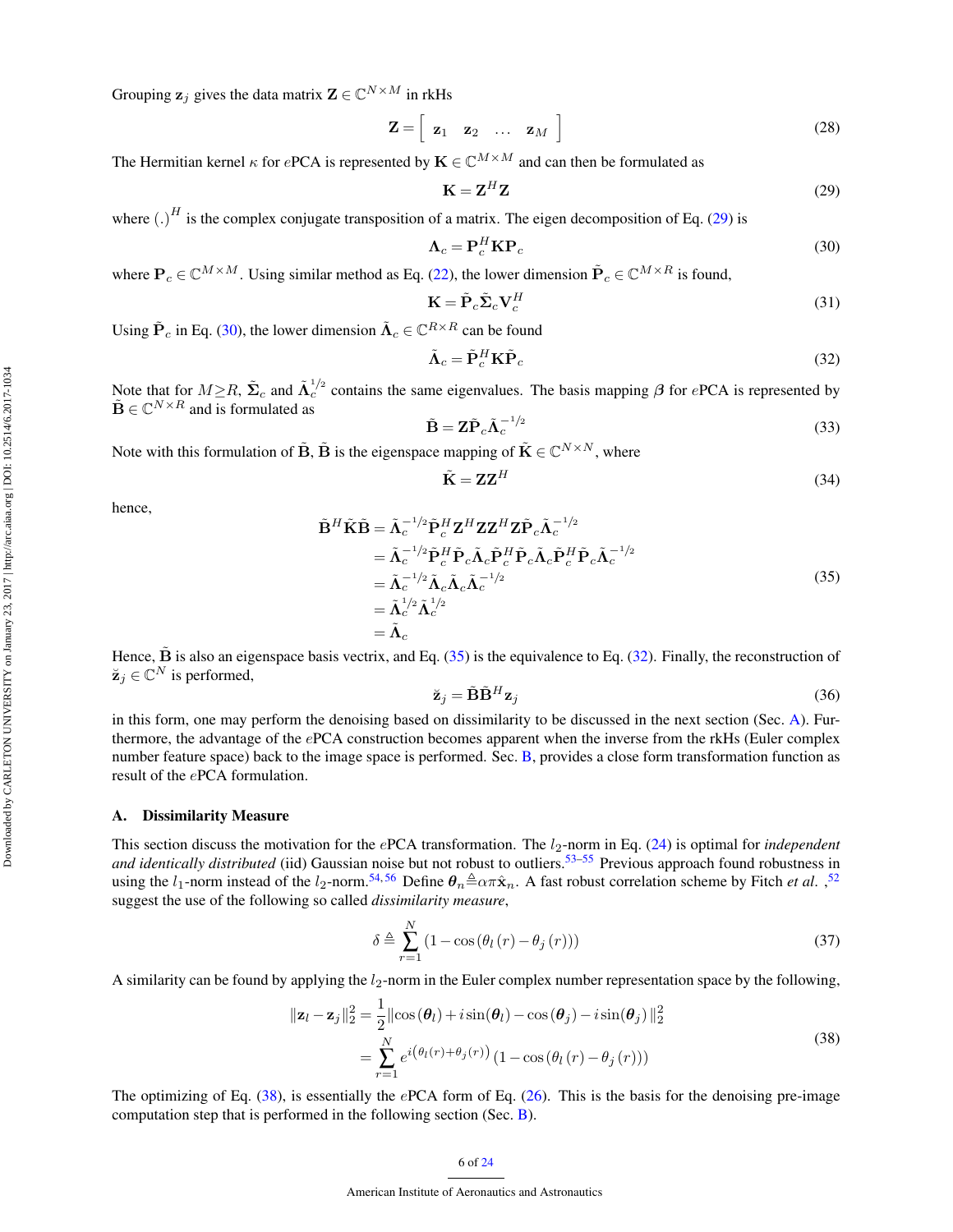# <span id="page-6-0"></span>B. Pre-image Computation

Typically, the method to convert from the rkHs to the optimized input image space is to perform the numerical method of gradient ascent. Liwicki *et al*. [39](#page-22-35) showed the ePCA procedures for this optimization. This is done by reforming Eq. [\(26\)](#page-4-3) in the argument of the maxima form

<span id="page-6-1"></span>
$$
\hat{\mathbf{x}}_{\wedge} = \arg\max_{\hat{\mathbf{x}}_l \in \mathbf{X}} \Re \left( \phi(\hat{\mathbf{x}}_l)^H \beta \beta^H \phi(\hat{\mathbf{x}}_j) \right)
$$
(39)

where  $\Re(.)$  outputs the real number of the argument. In ePCA form,  $\beta \triangleq B = Z\hat{B}$ , then Eq. [\(39\)](#page-6-1) becomes

<span id="page-6-2"></span>
$$
\hat{\mathbf{x}}_{\wedge} = \arg \max_{\hat{\mathbf{x}}_l \in \mathbf{X}} \Re \left( \mathbf{z}(\hat{\mathbf{x}}_l)^H \mathbf{Z}(\mathbf{X}) \hat{\mathbf{B}} \hat{\mathbf{B}}^H \mathbf{Z}(\mathbf{X})^H \mathbf{z}(\hat{\mathbf{x}}_j) \right)
$$
(40)

Applying the kernel trick,  $^{24}$  $^{24}$  $^{24}$  Eq. [\(40\)](#page-6-2) becomes

<span id="page-6-3"></span>
$$
\hat{\mathbf{x}}_{\wedge} = \arg \max_{\hat{\mathbf{x}}_l \in \mathbf{X}} \Re \left( [\kappa(\hat{\mathbf{x}}_l, \hat{\mathbf{x}}_1) \dots \kappa(\hat{\mathbf{x}}_l, \hat{\mathbf{x}}_M)] \underbrace{\hat{\mathbf{B}} \hat{\mathbf{B}}^H [\kappa(\hat{\mathbf{x}}_j, \hat{\mathbf{x}}_1) \dots \kappa(\hat{\mathbf{x}}_j, \hat{\mathbf{x}}_M)]^H}_{\hat{=}\mathbf{t}} \right)
$$
\n
$$
= \arg \max_{\hat{\mathbf{x}}_l \in \mathbf{X}} f(\hat{\mathbf{x}}_l)
$$
\n(41)

to maximize Eq. [\(41\)](#page-6-3), the standard Newton's method is given as

<span id="page-6-4"></span>
$$
\hat{\mathbf{x}}_k = \hat{\mathbf{x}}_{k-1} + \nabla f\left(\hat{\mathbf{x}}_{k-1}\right) \tag{42}
$$

The number of steps to complete Eq.  $(42)$  is denoted as h. For completeness, the gradient of f is given as

$$
\nabla f(\hat{\mathbf{x}}_l) = -\Im(\mathbf{H})\Re(\mathbf{t}) + \Re(\mathbf{H})\Im(\mathbf{t})
$$
\n(43)

where  $\bigtriangledown(.)$  is the gradient operator,  $\Im(.)$  is the imaginary portion of the argument, and  $\mathbf{H} \in \mathbb{C}^{N \times M}$ ,

<span id="page-6-5"></span>
$$
\mathbf{H} = \bar{\mathbf{z}}_l \mathbf{1}^T \odot \mathbf{Z} \tag{44}
$$

where  $\bar{z}_l$  is the complex conjugate of  $z_l$ , and  $\odot$  is the Hadamard point-wise operator. Equations [41](#page-6-3) to [44](#page-6-5) will denoise the input as it maps the feature space image back to input space. However, the cost of this computation for the entire training set is costly, on the order of  $\mathcal{O}(hNM^2)$ . One of the advantage of the ePCA feature space is the ability to optimally transform back to the pixel domain by a close formulation base simply on the angle of the complex number  $\check{\mathbf{Z}}$ 

<span id="page-6-6"></span>
$$
\breve{\mathbf{x}}_j = \frac{\angle \breve{\mathbf{z}}_j}{\alpha \pi} \tag{45}
$$

where  $\angle$  (.) computes the angle of the complex number. For the same value of  $\hat{\mathbf{x}}_l = \hat{\mathbf{x}}_j = \hat{\mathbf{x}}$ , the rkHs representation is  $\phi(\hat{\mathbf{x}}) = \mathbf{z}$ . The optimality can then be shown by combining Eq. [\(36\)](#page-5-6), Eq. [\(45\)](#page-6-6), and Eq. [\(26\)](#page-4-3).

<span id="page-6-7"></span>
$$
\hat{\mathbf{x}}_{\wedge} = \arg\min_{\hat{\mathbf{x}}_l \in \mathbf{X}} \left\| \frac{1}{\sqrt{2}} e^{i\angle(\mathbf{B}\mathbf{B}^H \mathbf{z})} - \mathbf{B} \mathbf{B}^H \mathbf{z} \right\|_2^2
$$
\n
$$
= \arg\min_{\hat{\mathbf{x}}_l \in \mathbf{X}} \sum_{r=1}^N \left( \frac{1}{\sqrt{2}} e^{i\angle(\mathbf{B}_r \mathbf{B}_r^H z_r)} - R\left(\mathbf{B}_r \mathbf{B}_r^H z_r\right) e^{i\angle(\mathbf{B}_r \mathbf{B}_r^H z_r)} \right)^2
$$
\n
$$
= \arg\min_{\hat{\mathbf{x}}_l \in \mathbf{X}} \sum_{r=1}^N \left( \frac{1}{\sqrt{2}} - R\left(\mathbf{B}_r \mathbf{B}_r^H z_r\right) \right)^2
$$
\n
$$
= \arg\min_{\hat{\mathbf{x}}_l \in \mathbf{X}} \left\| \frac{1}{\sqrt{2}} \mathbf{1} - R\left(\mathbf{B} \mathbf{B}^H \mathbf{z}\right) \right\|_2^2
$$
\n(46)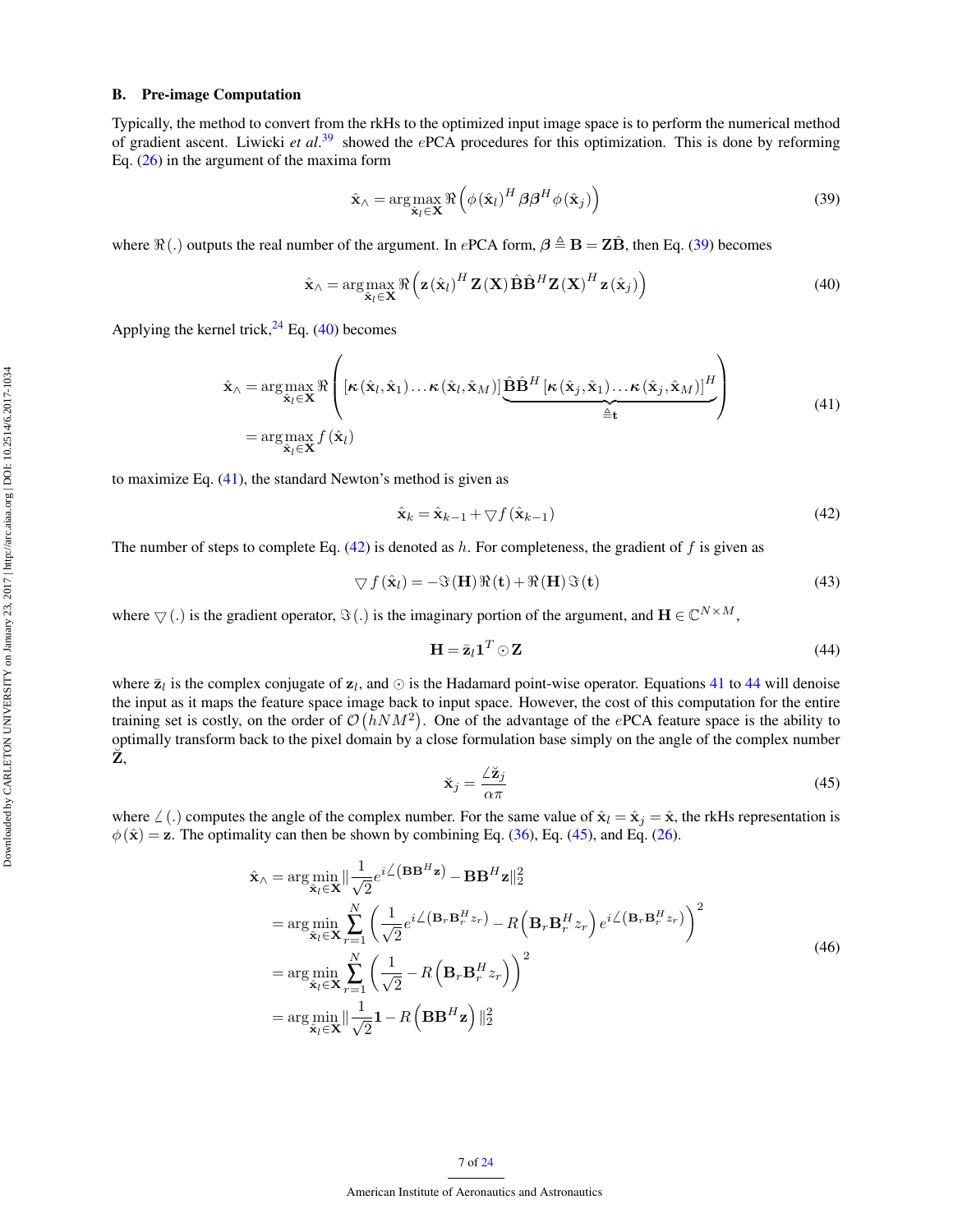where  $R(.)$  is the length of the complex number *phasor*. Note that 1 here is the array of ones with dimension  $N \times 1$ . For all image in data bin, replace  $z_i$  with Z from Eq. [\(28\)](#page-5-7), and substitute Eq. [\(33\)](#page-5-8),

<span id="page-7-1"></span>
$$
R\left(\mathbf{B}\mathbf{B}^{H}Z\right) = R\left(\mathbf{Z}\tilde{\mathbf{P}}_{c}\tilde{\mathbf{\Lambda}}_{c}^{-1/2}\tilde{\mathbf{\Lambda}}_{c}^{-1/2}\tilde{\mathbf{P}}_{c}^{H}\mathbf{Z}^{H}\mathbf{Z}\right)
$$
  
\n
$$
= R\left(\mathbf{Z}\tilde{\mathbf{P}}_{c}\tilde{\mathbf{\Lambda}}_{c}^{-1}\tilde{\mathbf{P}}_{c}^{H}\mathbf{Z}^{H}\mathbf{Z}\right)
$$
  
\n
$$
= R\left(\mathbf{Z}\left(\tilde{\mathbf{P}}_{c}\tilde{\mathbf{\Lambda}}_{c}\tilde{\mathbf{P}}_{c}^{H}\right)^{-1}\mathbf{K}\right)
$$
  
\n
$$
= R\left(\mathbf{Z}\mathbf{K}^{-1}\mathbf{K}\right)
$$
  
\n
$$
= R(\mathbf{Z})
$$
  
\n
$$
= \sqrt{\Re(\mathbf{Z})^{2} + \Im(\mathbf{Z})^{2}}
$$
  
\n
$$
= \sqrt{\left(\frac{\cos\Theta}{\sqrt{2}}\right)^{2} + \left(\frac{\sin\Theta}{\sqrt{2}}\right)^{2}}
$$
  
\n
$$
= \frac{1}{\sqrt{2}}\mathbf{1}
$$
  
\n(47)

where 1 is a matrix of ones of the dimension  $N \times M$  and  $\Theta \in \mathbb{R}^{N \times M}$  is

<span id="page-7-2"></span>
$$
\mathbf{\Theta} = [\boldsymbol{\theta}_1 \dots \boldsymbol{\theta}_M] = \alpha \pi [\hat{\mathbf{x}}_1 \dots \hat{\mathbf{x}}_M] = \alpha \pi \hat{\mathbf{X}} \tag{48}
$$

Compare Eq. [\(47\)](#page-7-1) and Eq. [\(46\)](#page-6-7), the minimum error distance is always zero for the same input image vector. Hence, Eq. [\(45\)](#page-6-6) is the exact solution for the approximate optimal inverse mapping.

#### C. Denoising Algorithm

In this section, Algorithm [3](#page-7-2) and Algorithm [4](#page-7-3) shall be provided for denoising of the training dataset and the testing images respectively.

|     | Algorithm 3. ePCA_TRAIN                                                                                                      |  |  |  |  |
|-----|------------------------------------------------------------------------------------------------------------------------------|--|--|--|--|
|     | 1: <b>procedure</b> TRAIN_IMG_DENOISE( $I_i$ ( $j = 1,,M$ ), $\alpha$ , $R$ )                                                |  |  |  |  |
| 2:  | Perform steps 2 to 8 from Algorithm 1                                                                                        |  |  |  |  |
| 3:  | Compute $z_i$ in accordance to Eq. (27) and form <b>Z</b> per Eq. (28)                                                       |  |  |  |  |
| 4:  | Compute kernel matrix $K$ per Eq. (29)                                                                                       |  |  |  |  |
| 5:  | Compute $\tilde{\mathbf{P}}_c$ using $\left[\tilde{\mathbf{P}}_c, \tilde{\mathbf{\Sigma}}_c\right] = s\nu ds(\mathbf{K}, R)$ |  |  |  |  |
| 6:  | Set $\tilde{\Lambda}_c$ from $\tilde{\Sigma}_c$                                                                              |  |  |  |  |
| 7:  | Compute $B$ from Eq. $(33)$                                                                                                  |  |  |  |  |
| 8:  | Compute $\tilde{\mathbf{B}}\tilde{\mathbf{B}}^H$ and construct $\tilde{\mathbf{Z}}$ from Eq. (36) and Eq. (28)               |  |  |  |  |
| 9:  | Compute pre-image $\bar{X}$ using Eq. (45)                                                                                   |  |  |  |  |
| 10: | return $\check{X}, \check{B}, \tilde{\Sigma}$                                                                                |  |  |  |  |
|     |                                                                                                                              |  |  |  |  |
|     | Algorithm 4. ePCA_TEST                                                                                                       |  |  |  |  |
|     | 1: <b>procedure</b> TEST_IMG_DENOISE( $\mathbf{I}_t, \alpha, \tilde{\mathbf{B}}$ )                                           |  |  |  |  |
| 2:  | Perform steps 2 from Algorithm 2 and form $\hat{\mathbf{x}}_t$                                                               |  |  |  |  |

- 3: Compute  $z_t$  using Eq. [\(27\)](#page-4-4)
- 4: Compute  $\ddot{z}_t$  using Eq. [\(36\)](#page-5-6)
- 5: Compute  $\ddot{x}_t$  using Eq. [\(45\)](#page-6-6)
- 6: return  $\breve{\mathbf{x}}_t$

#### <span id="page-7-3"></span>IV. Coordinate System and Software Architecture

<span id="page-7-0"></span>This section describes the pose estimation coordinate system definition and software architecture.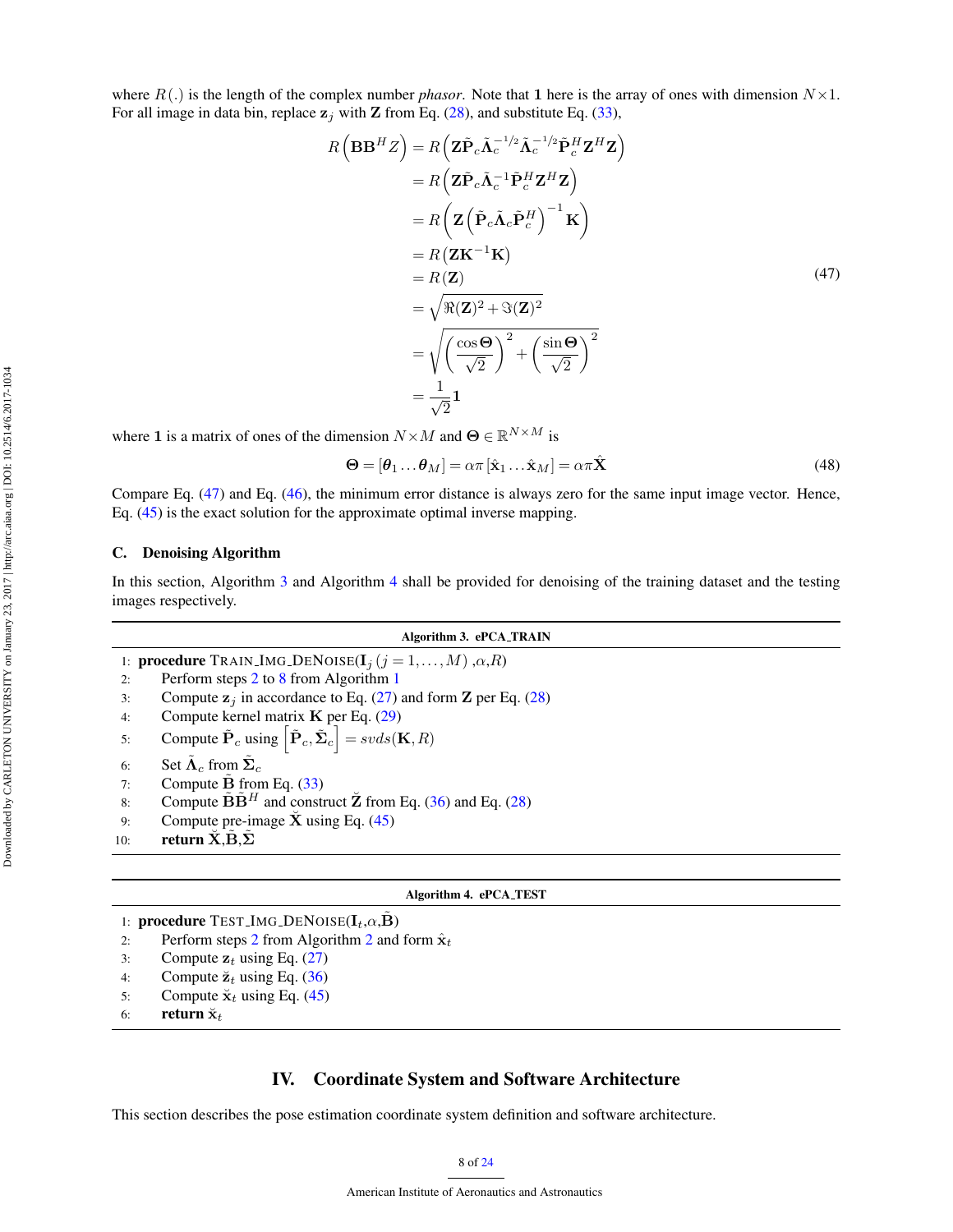#### A. Coordinate System Definition

This section describes the coordinate system used by the pose estimation software. Two Local Vertical Local Horizontal (LVLH) orbital frames are defined as  $\mathcal{F}_{CO}$  and  $\mathcal{F}_{SO}$  for the client satellite (CS) and the servicing spacecraft (SS) respectively. The LVLH frame has their center fixed to the spacecraft orbit, x-axis pointed in the orbital path, z-axis pointed towards Earth J2000 inertial  $\mathcal{F}_I$ , and y-axis completing the right handed coordinate system. The spacecraft body coordinate system,  $\mathcal{F}_{CB}$  and  $\mathcal{F}_{SB}$  for CS and SS respectively, is fixed to the spacecraft body and centered on the spacecraft Center of Mass (COM) coinciding with the LVLH coordinate frame. A standard camera coordinate system  $\mathcal{F}_{VW}$  is attached to the SS and has its z-axis pointing out from the camera boresight, y-axis pointing vertically down from the image center and x-axis making the right hand. The pixel coordinate (0,0) center is located at the upper left corner of the image plane. Pointing out from the camera boresight, the image x-axis pointing horizontally to the right and the y-axis pointing vertically down.

The relative pose is defined as the position and orientation difference between the camera coordinate  $\mathcal{F}_{VW}$  and the CS body coordinate. The position,  $\mathbf{t} = \mathbf{r}_{V,W\subset B}^{VW,CB}$ , is a vector beginning from  $\mathcal{F}_{VW}$  and ending in  $\mathcal{F}_{CB}$  expressed in the  $F_{VW}$  frame. The orientation,  $\mathbf{R} = \mathbf{R}^{VW, CB}$ , is the rotation matrix rotating a vector from the  $F_{CB}$  frame to the  $F_{VW}$  frame. The rotation matrix can be represented in as Euler angles of the pitch-yaw-roll rotation sequence, where roll is about the x-axis, pitch about the y, yaw about the z about an specified frame. Any point of interest on the CS is denoted by  $PW_k$  for the  $k^{th}$  point. It is a position vector,  $\mathbf{r}_{CB}^{CB,PW_k}$ , defined from  $\mathcal{F}_{CB}$  to  $PW_k$  expressed in the CB frame.  $r_{CB}^{CB,PW_k}$  is rigidly fixed to the CS body frame. Figures [1](#page-8-0) and [2](#page-9-0) shows the various coordinate systems and the pose definition respectively, where  $f$  denotes the focus length of the camera.



<span id="page-8-0"></span>Figure 1. Coordinate system definition.

#### B. Software Architecture

Pose estimation software is composed of two parts, a training software and a testing software. The training software is ran prior to RT operations to process and denoise the training images and determine the denoising mapping function. After processing, the training software stores the eigenspace vectrix and reduced principal component image to disk so it can be retrieved by the testing software. The testing software is ran in RT to process and denoise the captured image and determine the pose of the CS vehicle. Figures [3](#page-9-1) and [4](#page-9-2) provides the training and testing software sequences respectively. In the processing step prior to PCA denoising, a Contrast Limiting Adaptive Histogram Equalization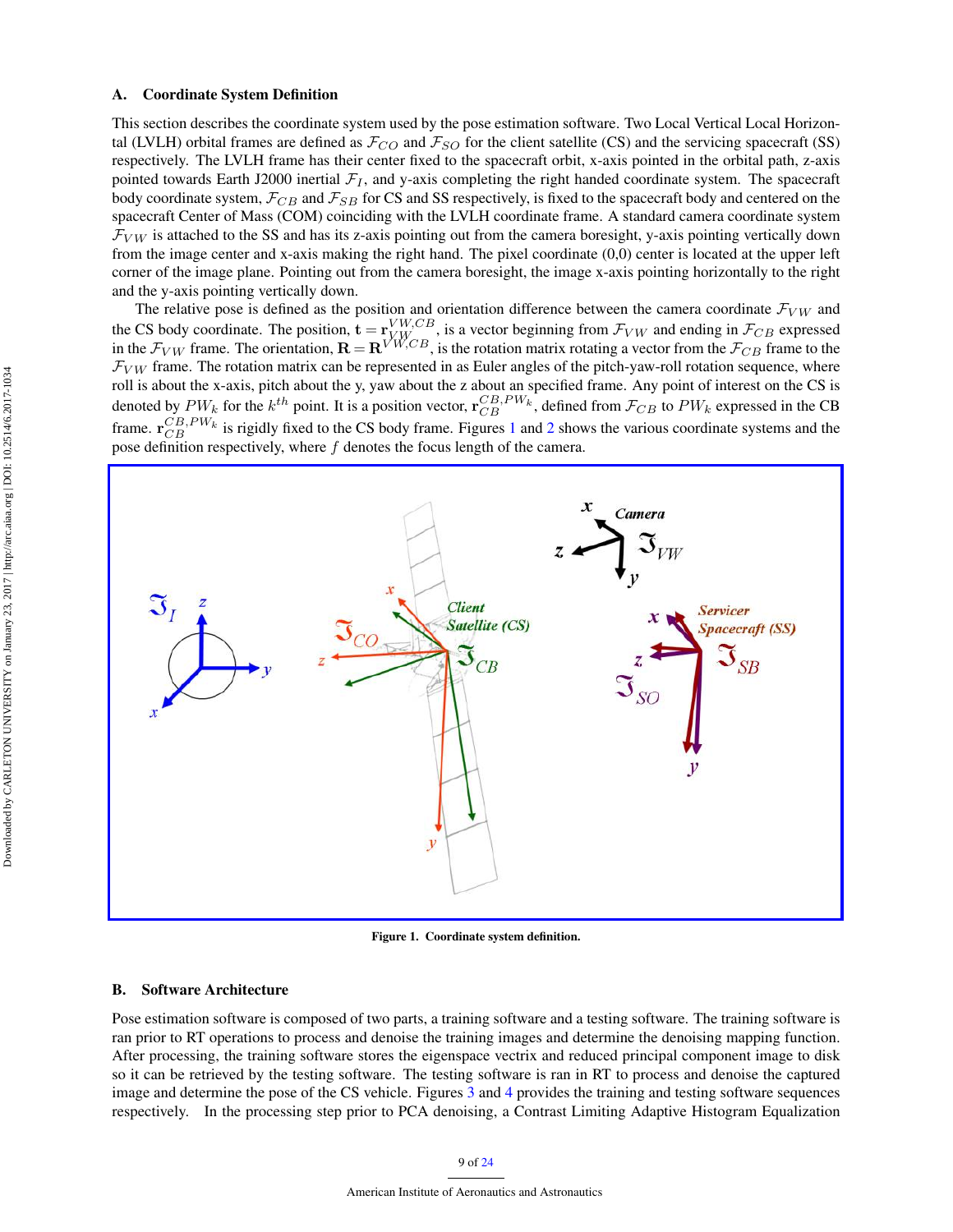

<span id="page-9-0"></span>Figure 2. Relative pose definition.



<span id="page-9-1"></span>Figure 3. Training software.



<span id="page-9-2"></span>Figure 4. Testing software.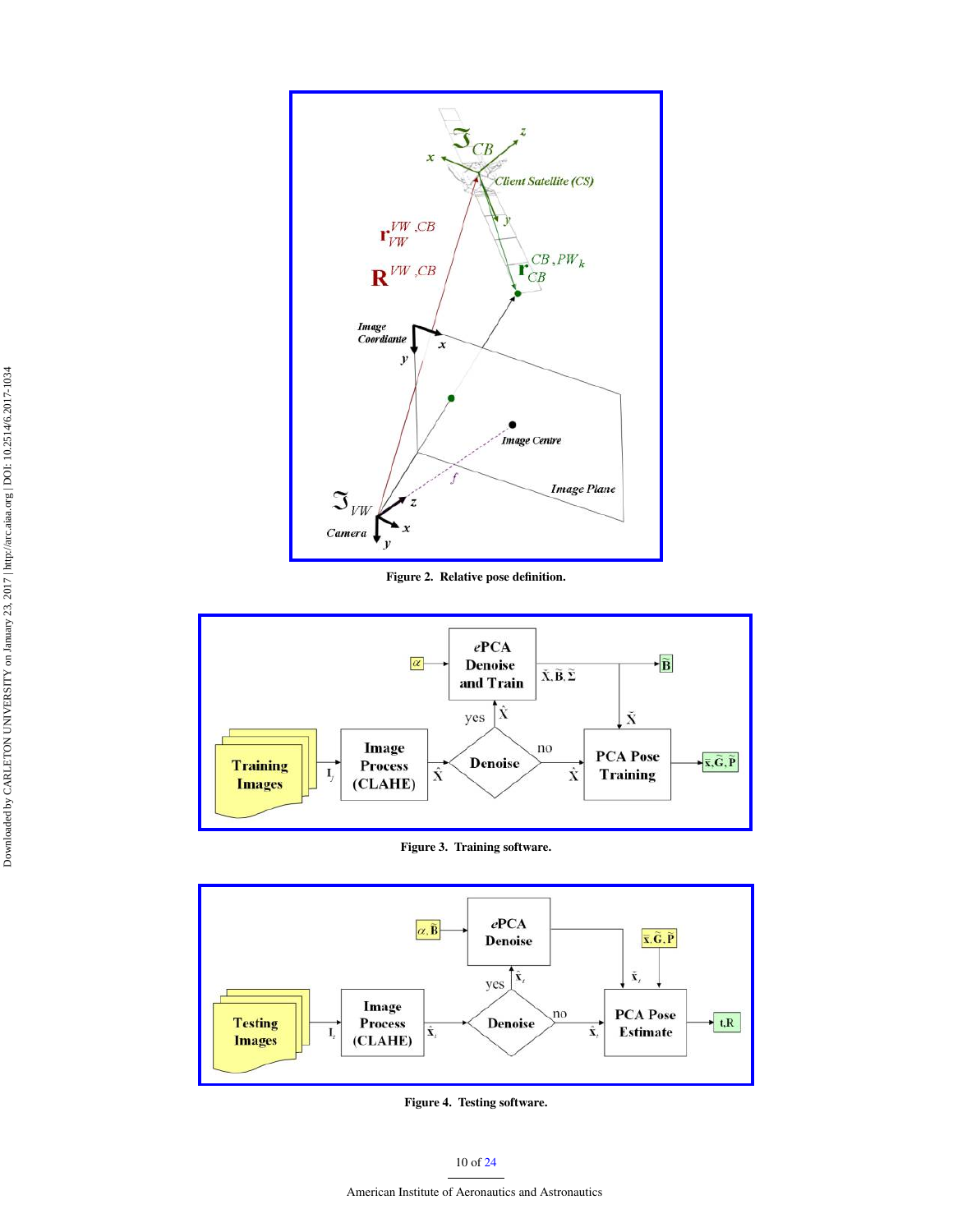$(CLAHE)^{57-60}$  $(CLAHE)^{57-60}$  $(CLAHE)^{57-60}$  image processing method is used to enhance the input image. The CLAHE is shown to be a favorable method under low illumination conditions. Unlike a linear histogram equalization (HE), CLAHE can adjust the image histogram for various regions in the image even with the high and low histogram boundaries of the entire image already maximized. Figure [5](#page-10-1) shows the benefits of the CLAHE image processing for various illumination conditions in a infrared camera imagery.



(a) Original (b) Normal HE (c) CLAHE 8x8



Figure 5. Image Processing using CLAHE

# <span id="page-10-1"></span>V. Numerical Simulation Results

<span id="page-10-0"></span>This section provide discussion of the pose estimation results for synthetic image and real thermal camera images. Addition[a](#page-10-2)lly, denoising results using  $ePCA$  is performed on synthetic images and real space images. $a$ 

#### <span id="page-10-3"></span>A. Single-Axis Pose Results

Starting with single axis pitch rotation. Two parameters that will affect the pose estimation are the total number of training frames used  $(M)$  and the maximum principal components retained  $(K)$ . In the former, increasing the total number of training images will increase estimation accuracy as each test frame have a closer point to compare to, this will also reduce ambiguity between similar pose. The trade-off is with increasing training set, the search time will increase. As pose DOF increase, the order of magnitude will increase by the total training frame per axis to the power of the pose DOF. Pose estimation (non-denoised) results for increasing number of training frames are shown in Fig. [\(6\)](#page-11-0) for M equal to 10 to 300 frames respectively. Once matched, an interpolation step is needed to more precisely determine the pose position, this is especially important if the number of training images are low, resulting in a coarse resolution in the pose estimator. To interpolate the pose result, two nearest matches are selected after thresholding an angular tolerance, since angular pattern will wrap around in 360 degrees. The angular tolerance should be set on the order of the pose resolution based on number of training images used. For example, an angular tolerance of 45 degrees is used for the minimum M of 10 training frames spanning 360 degrees. Figures  $6(a)$  $6(a)$  and  $6(b)$  shows estimation without and with interpolation. If interpolation is not performed, the pose value jumps from closest frames which results in a step pattern when the training set is coarse (*i.e*. M = 10). The interpolation caused an overhead on the computation that amounts to 0.7% increase to the total processing time for all 300 test frames. Furthermore, when the training set is coarse, it is more likely to result in wrongful matches in a mirror angle. This is evident in Fig.  $(6(a))$  $(6(a))$ , at every 30 degrees the choices of two neighbours -30 and +30 degrees is presented and the wrongful choice resulting in the interpolation to run backwards. This issue will correct itself as  $M$  increase in value as shown in Fig. [\(6\)](#page-11-0). Figure [7](#page-12-0) and Tbl. [\(1\)](#page-11-1) shows the timing and error metric for the single axis Envisat example. The average single image testing time is the time it takes to search the database of training image principal components. This time will increase linearly with the increase of testing images, for  $M = 300$ , the maximum search time is 14ms. Some outliers (OL) will be caused by wrongful matches, these outliers can be removed using the same angle tolerance. One common outlier is the 360 deg wrapping; if not removed, it will result in the maximum error ceiling for all  $M$  image trials. Figure [7](#page-12-0) shows a large reduction in maximum angular error from 37 degrees to 5 degrees when number of training images is increased from 10 to 30 frames (a decrease of 85%), this benefit have a worthwhile cost of roughly 7% increase in the computation time.

<span id="page-10-2"></span><sup>&</sup>lt;sup>a</sup>All simulations are performed on Intel® Core<sup>TM</sup> 2 Quad Q6600-2.4GHz Processor running on 32bit Windows-Vista-SP2.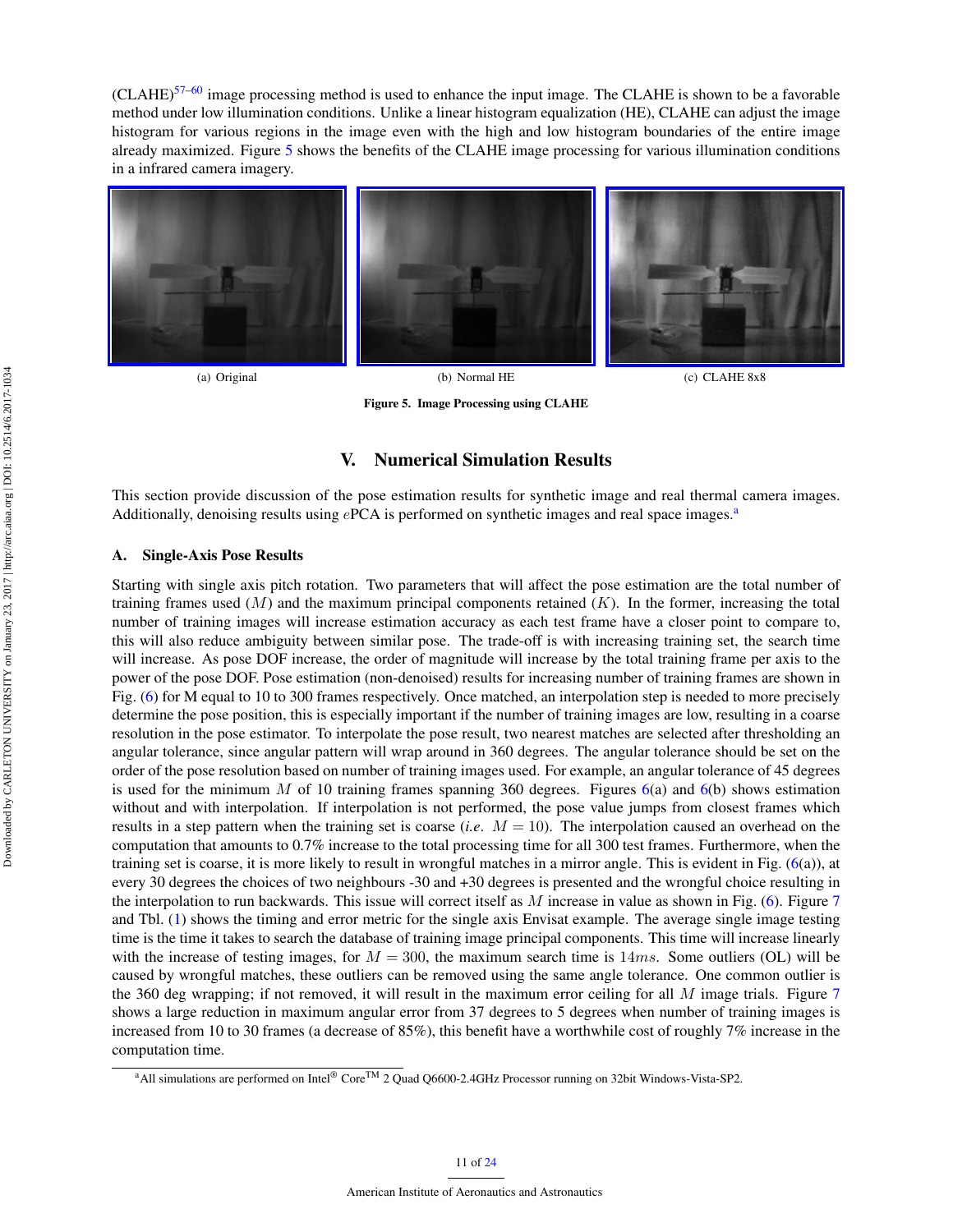

<span id="page-11-0"></span>Figure 6. Pitch axis pose estimation vs. ground truth

| Number of<br><b>Training</b><br><b>Frames</b> | Avg Est<br>Time per<br>Frame (ms) | Est. Time<br><b>Percent</b><br>Increase $(\% )$ | <b>Mean Ang</b><br>$Err$ (deg) | <b>Max Ang</b><br>$Err$ (deg) | <b>Max Err</b><br><b>Percent</b><br><b>Decrease</b><br>$(\%)$ |
|-----------------------------------------------|-----------------------------------|-------------------------------------------------|--------------------------------|-------------------------------|---------------------------------------------------------------|
| 10                                            | 6.8                               | 0.0                                             | 6.378                          | 37.320                        | $\Omega$                                                      |
| 20                                            | 6.9                               | 1.5                                             | 1.553                          | 11.421                        | 69                                                            |
| 30                                            | 7.3                               | 6.9                                             | 0.712                          | 5.626                         | 85                                                            |
| 50                                            | 7.9                               | 16.8                                            | 0.355                          | 4.398                         | 88                                                            |
| 60                                            | 8.1                               | 19.1                                            | 0.290                          | 4.709                         | 87                                                            |
| 100                                           | 8.9                               | 31.3                                            | 0.086                          | 2.642                         | 93                                                            |
| 150                                           | 10.4                              | 52.7                                            | 0.047                          | 1.945                         | 95                                                            |
| 300                                           | 14.1                              | 107.6                                           | 0.000                          | 0.000                         | 100                                                           |

<span id="page-11-1"></span>Table 1. Variations in number of training frames

The second parameter that is important to the accuracy of the pose estimation is the number of principal components retained in the training database  $K$ . As  $K$  is increased, the training time increases due to the subset SVD computation. Figure [8](#page-12-1) shows a linear increase of the training and testing time as a function of increasing principal components, where testing involved five cases with increasing number of training images from 10 to 100. A noticeable increase in total testing time occurred as total training images increased from 10 to 100. Figure [9](#page-13-0) shows the timing and pose error metrics for the testing with K equaling to 1 to 20 principal components. Five M testing dataset of 10, 20, 30, 50, and 100 were compared. A large jump in average single image testing time when the training set is  $M = 100$  images where as from  $M = 50$  and below, testing timing remain relatively the same; while all testing times are linearly increasing with increasing principal components. The average pitch angle and maximum pitch angle both show a dip in accuracy between 5 to 10 principal components. The optimal number can be selected at 8 principal components. As the number of components increase, the angular error settles to a constant value, this is understandable since PCA suggests higher eigenvalue space contains less useful information. As noted previously, the pitch angle error is significantly higher for when training dataset is only 10 images.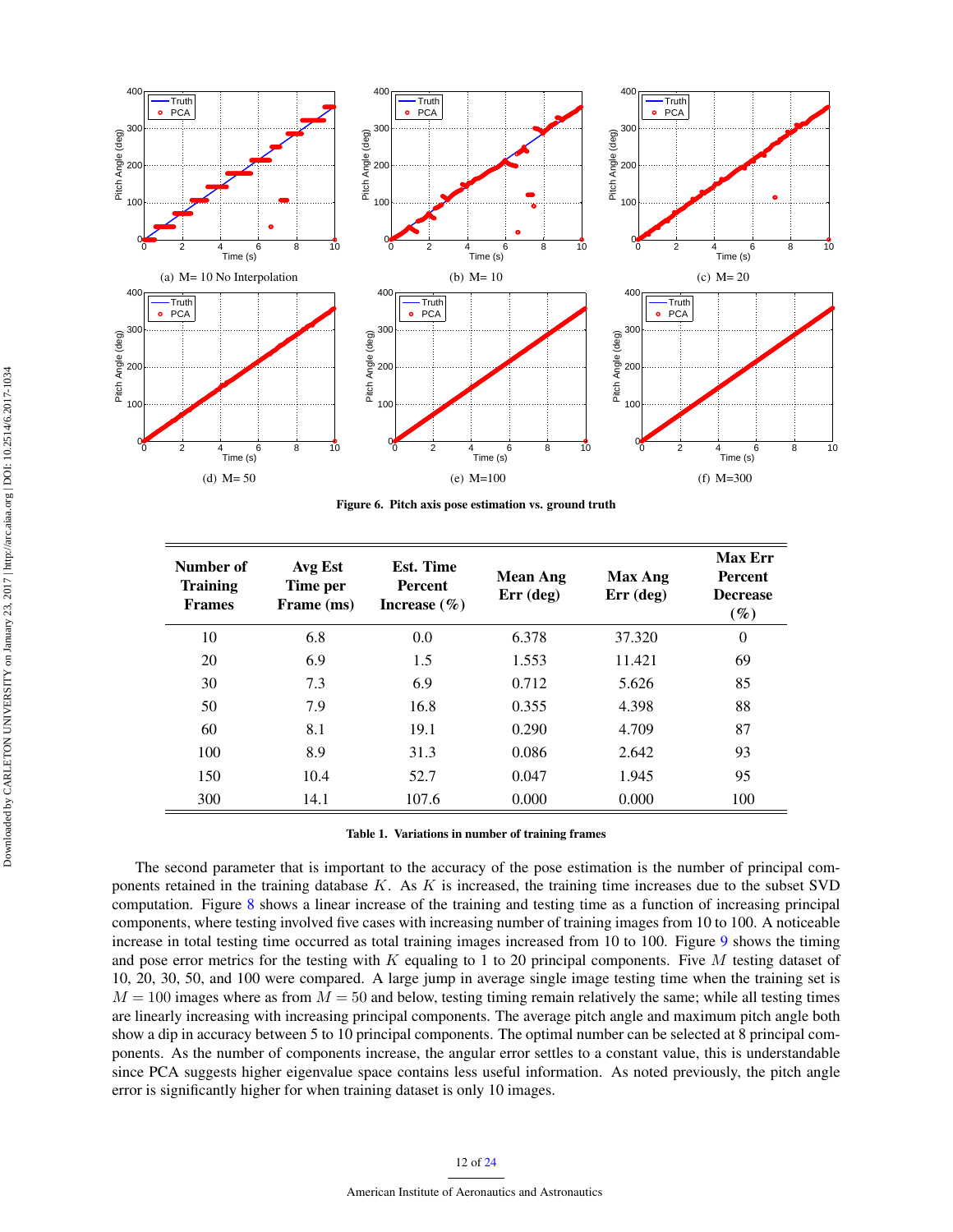

<span id="page-12-0"></span>Figure 7. Testing metric resulting from M number of training images



<span id="page-12-1"></span>Figure 8. Computation time resulting from K components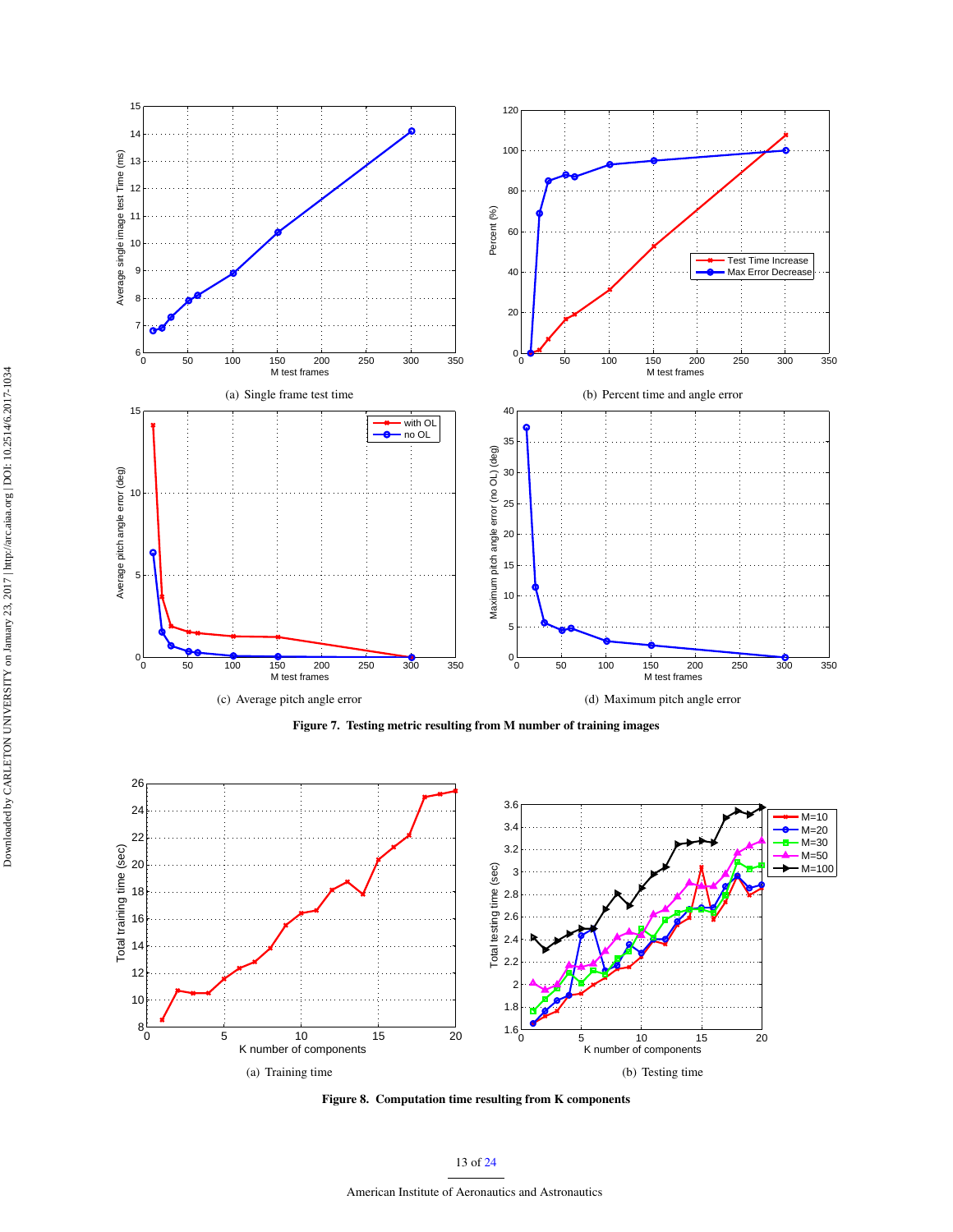

<span id="page-13-0"></span>Figure 9. Testing metric resulting from K components

#### B. Multi-Axis Pose Results

Increasing the number rotational DOF, the target CS is allowed to rotate about X, Y and the Z axis. In order to produce sequential training images, the SS camera is made to revolve around a stationary CS. The camera boresight is locked onto the CS COM where the relative distance remained a constant radius as the SS camera traced out the path of a sphere. Spherical coordinates were used with full variations in inclination and right ascension as shown in Fig. [\(10\)](#page-13-1). At each spherical location, the SS camera makes a 360 degree rotation about the camera boresight. The spherical coordinate and the boresight roll angle is then kinematically transformed into quaternion representing relative orientation between the SS camera and the CS. Based on the findings from Sec. [A](#page-10-3) 30 intervals were used for each of the



<span id="page-13-1"></span>Figure 10. Method for extracting training pose

inclination, right ascension, and boresight roll axis. At the north and south poles, the redundant right ascension frames were removed. This resulted in  $M = 12660$  images in the training database that covered the entire 3D orientation space. In order to save memory in calculating the SVD of the image bin, the images were pyramid down 4 levels using method used by Lowe.<sup>[17](#page-22-16)</sup> A simple every other line pixel removal scheme was used. The four resolutions were tested for its accuracy when using the PCA method. Figure [11](#page-14-0) shows the 4 resolution for the same image frame. Figure [12](#page-14-1) and [13](#page-14-2) shows the position and orientation of the lowest resolution of  $20 \times 15$  and the highest resolution of  $160 \times 120$ for ground truth and matched pose respectively. It is shown the low resolution pose is significantly noised where the highest resolution pose has less noise. This implies the resolution of the training image will affect the accuracy of the pose determination and filtering is required when using the PCA method for pose estimation. Figure [14\(](#page-15-1)a) shows the eigenspace error norm between the test image and training images. Comparing the eigenspace error norms for various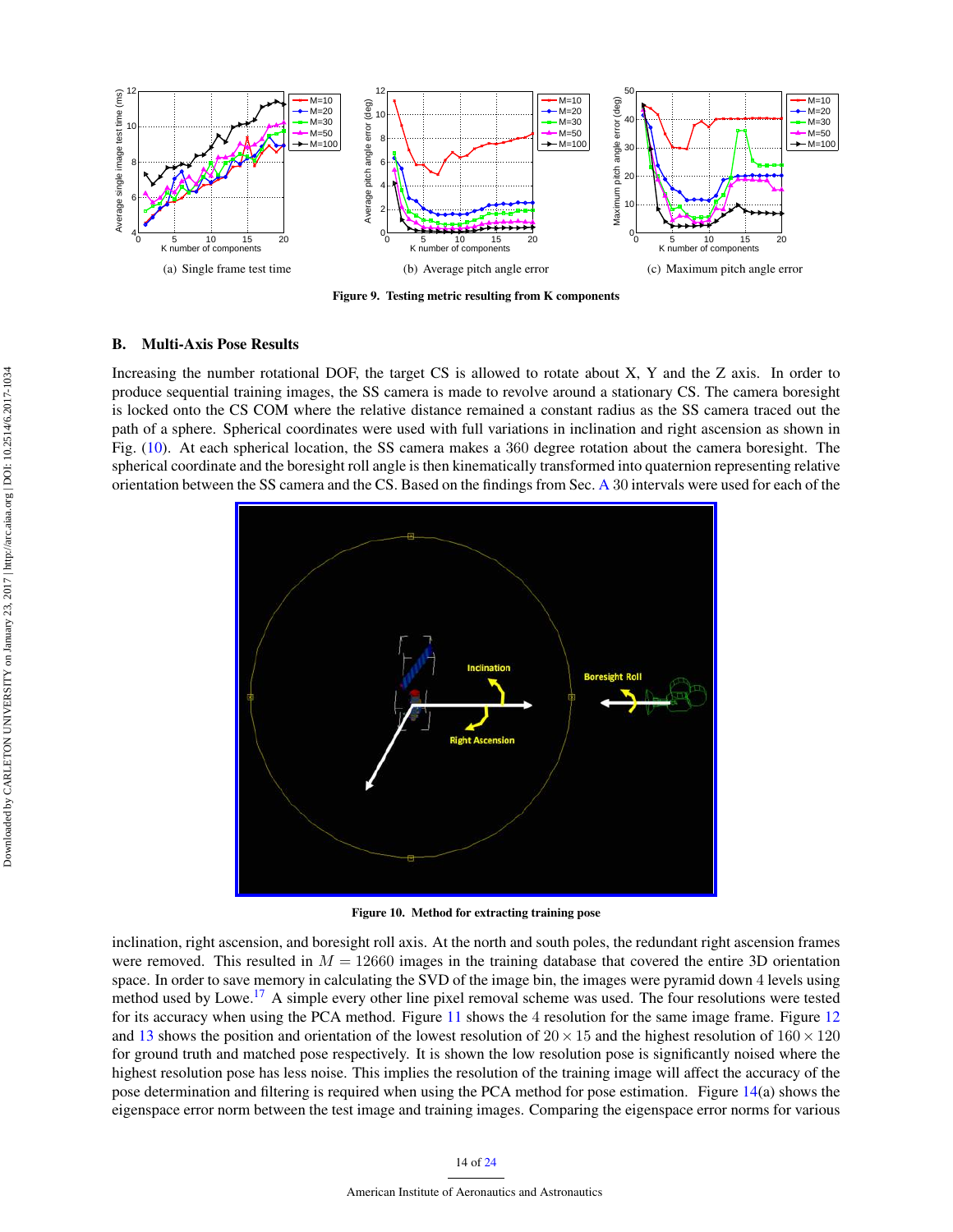

<span id="page-14-0"></span>Figure 11. Reduction in image resolution using pyramids



<span id="page-14-1"></span>Figure 12. Position results from different training resolutions



<span id="page-14-2"></span>Figure 13. Orientation results from different training resolutions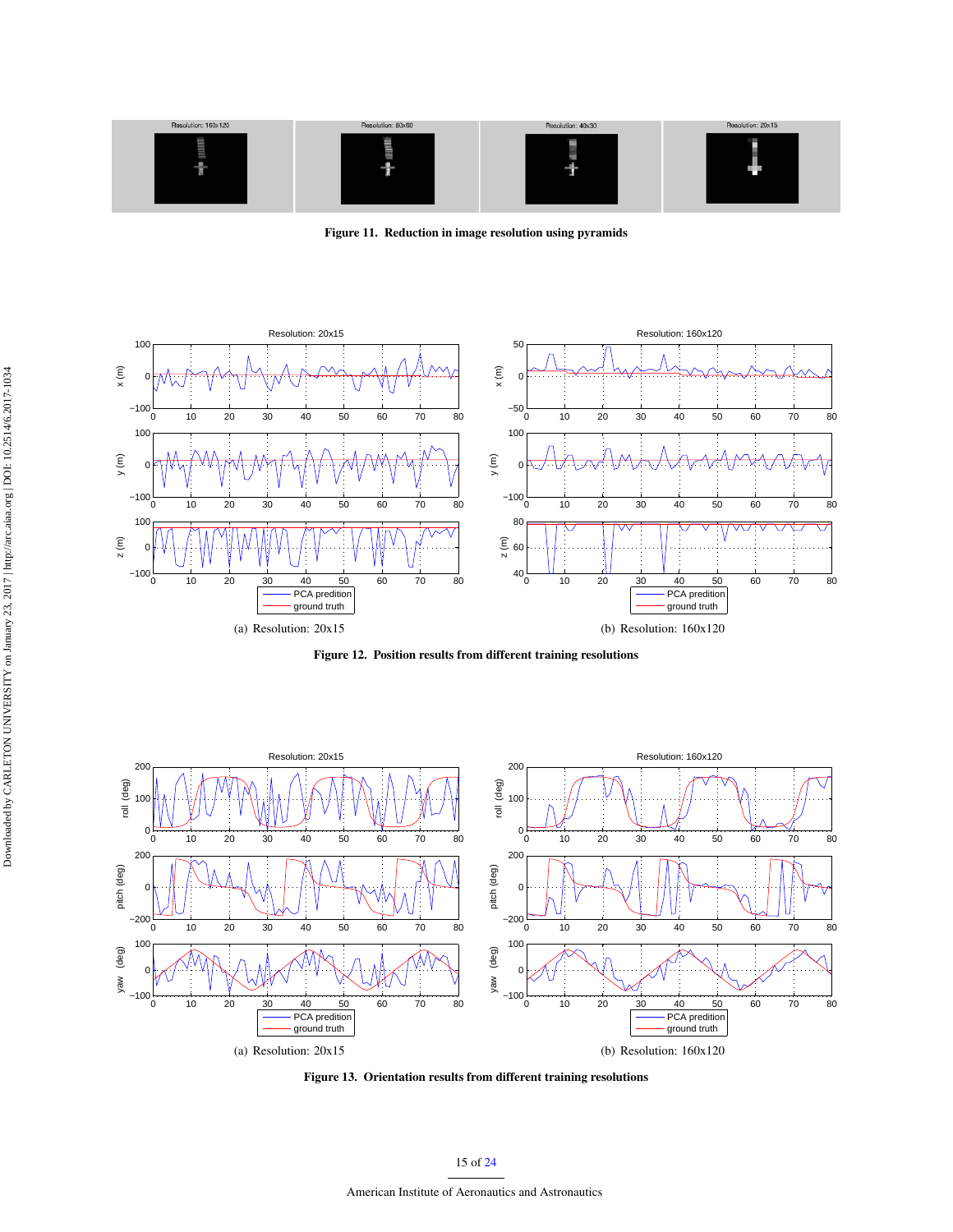image bank resolutions, the lower resolution image match resulted in higher scattering compared to the finer resolution error. This is further indication the accuracy of the PCA method is sensitive to the resolution of the image bank and the test image especially for low resolution cases. Figure [14\(](#page-15-1)b) shows the search time for all resolution cases. The timing result indicate resolution does not affect the overall timing where the mean search time is approximately 62.8 ms. Compared to other feature based method,<sup>[61](#page-23-18)</sup> this timing is relatively low for target spacecraft pose estimation.



<span id="page-15-1"></span>Figure 14. Eigenspace error and test search time

# VI. Experimental Setup

<span id="page-15-0"></span>Experiment for this study is composed of pose estimation from synthetic imagery and real thermal camera imagery. Training dataset is first developed using CAD models developed in Solid Works and imaged using a virtual camera in 3D Studio Max (3DS). The pose of the CS is feed into the 3DS animation tool plug-in and captured using a virtual camera at 30 frames per second (FPS) and 320x240 resolution. The virtual camera properties is provided in Tbl. [\(2\)](#page-15-2). Three CAD models were developed, these are Envisat and the Radarsat Model (RSM). The models are shown in Fig. [\(15\)](#page-15-3) for the two CS respectively.

| <b>Description</b>      | <b>Settings</b> |
|-------------------------|-----------------|
| Resolution              | 320x240         |
| Frames per Second (FPS) | 30              |
| Focal Length (mm)       | 43.5            |
| Aperture Width (mm)     | 36              |
| Field of View (FOV)     | 45              |

<span id="page-15-2"></span>Table 2. Virtual Camera Properties



<span id="page-15-3"></span>Figure 15. Various CS CAD models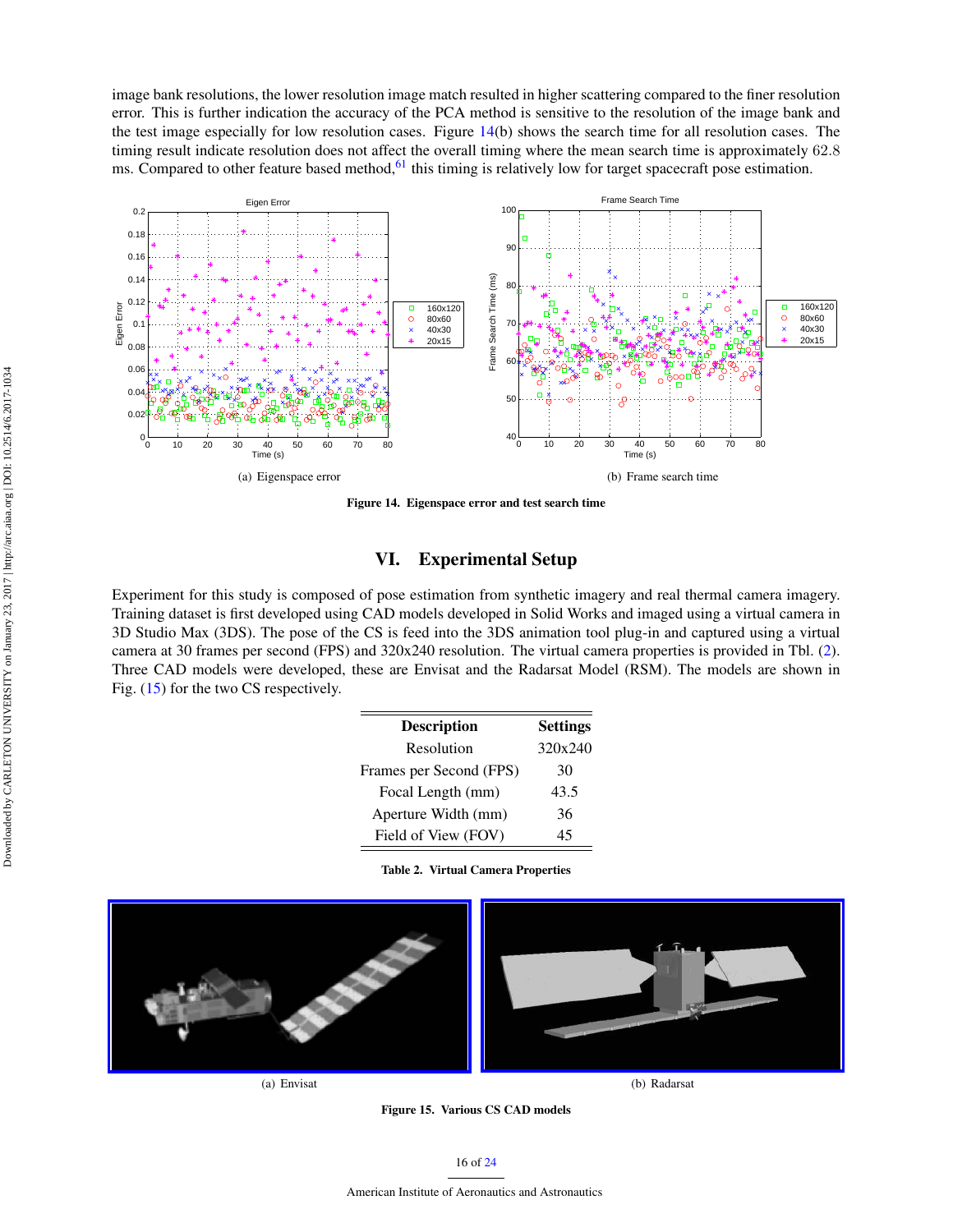A thermal camera image of the RSM is taken using ICI 9320P camera. The 9320P camera property is provided in Tbl. [\(3\)](#page-16-1). The thermal camera<sup>[b](#page-16-2)</sup>, physical RSM model, and the test setup is shown in Fig. [\(16\)](#page-16-3).

| <b>Description</b>          | <b>Settings</b> |
|-----------------------------|-----------------|
| Resolution (pixels)         | 320x240         |
| Frames per Second (FPS)     | 10              |
| Focal Length (mm)           | 7.5             |
| Field of View (FOV)         | 40              |
| Spectral Response $(\mu m)$ | $7 - 14$        |
| Thermal Sensitivity (mK)    | ${<}30$         |
| Accuracy $(^{\circ}C)$      |                 |

<span id="page-16-1"></span>Table 3. ICI-9320P Thermal Camera Properties



<span id="page-16-3"></span>Figure 16. Test Setup

# A. Appearance Based Training Data

The PCA approach outlined in this study determines the relative spacecraft pose based on training images prior to actual flight operations. The training images are stored as reduced principal component matrix **. Pose data is tagged** to each image in the training set of  $M$  images. In the initial training image set, the SS points the camera directly at the CS COM and the CS is rotated about the pitch axis of the LVLH frame at the rate of 36 deg/s *i.e*. taking ten seconds to rotate one revolution. This is illustrated in Figs. [\(17\)](#page-17-1) and [\(18\)](#page-18-0) for Envisat and Radarsat respectively.

#### VII. Experimental Results

#### <span id="page-16-0"></span>A. Image Denoising

The ePCA image denoising process was applied on the synthetic Radarsat CAD image (shown in Fig. [\(18\)](#page-18-0)) and space imagery of the Spa[c](#page-16-4)eX Dragon cargo vehicle<sup>c</sup>. Star patterns were added to the synthetically generated RSM image, the patterns represent possible camera lens glare. Figure [19](#page-18-1) show three images using ePCA to process the flawed input image. In all three cases, a non-occulted image is returned for pose estimation. The ePCA process essentially eliminated the occultation from the image. Ten training images for the Dragon vehicle is shown in Fig. [\(20\)](#page-19-0). These images were taken by the ISS camera during various Dragon vehicle docking approach. All images were reduced to 320x240 resolution and some include the SSRMS robotic manipulator during the final stage free-flyer capture event. Figure [21](#page-19-1) show the optimized and normalized training data after ePCA process. Figure [22](#page-20-0) shows the three Dragon images with camera glare added as occultation. These were processed by the ePCA software and returned the

<span id="page-16-2"></span>b courtesy of Infrared Camera Incorporated

<span id="page-16-4"></span>c Images courtesy of National Aeronautics and Space Administration (NASA) and Space Exploration Technologies Corporation (SpaceX)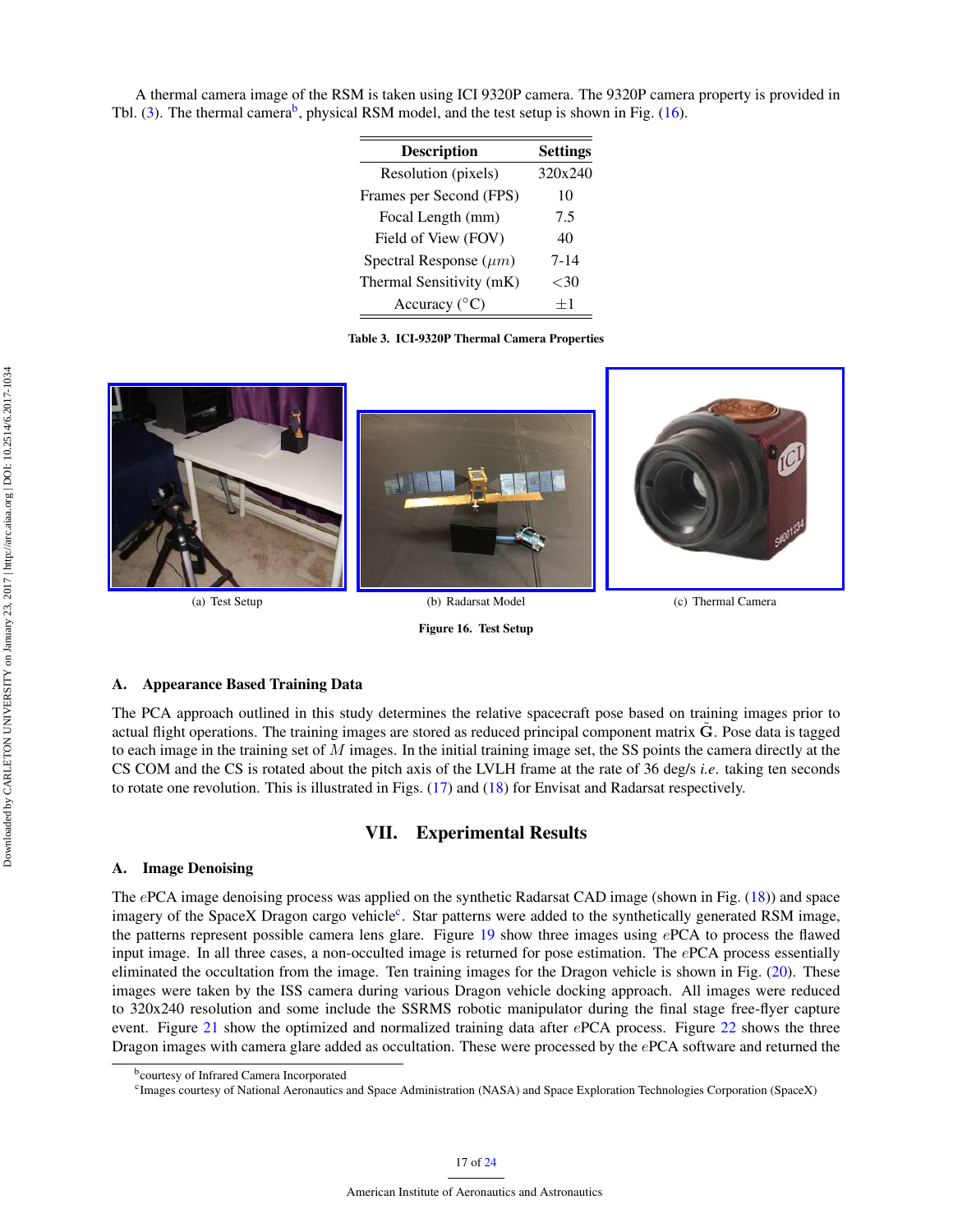

<span id="page-17-1"></span>Figure 17. Training dataset: 360 deg rotation of the Envisat

optimized images below. The processed images do not have the occultation in the original testing image. Therefore, the pose estimation process will have a much easier time in matching to the training data in storage.

#### B. Thermal Image Pose Estimation

Thermal images of the Radarsat Model (RSM) taken by the ICI-9320 camera (ref. Tbl. [\(3\)](#page-16-1) and Fig. [\(16\)](#page-16-3)) were used for pose estimation. Example of the RSM thermal images are shown in Fig. [\(5\)](#page-10-1). To work with the thermal camera image for PCA pose estimation, background clutter were removed by using adaptive background subtraction. Figure [23](#page-20-1) shows as long as the central CS image can be reasonably obtained, the synthetic image can match the background subtracted thermal image.

## VIII. Conclusions

<span id="page-17-0"></span>In conclusion, this study makes use of principal components analysis for image based spacecraft pose estimation and a novel kernel based principal components analysis called Euler-PCA for image denoising. Algorithm and formulation for direct PCA and ePCA were adopted for spacecraft monocular camera and infrared camera imagery. Simulation were ran with single and multi-axis spacecraft orientation. PCA has the benefit of data compression for storing training pose imagery, while ePCA offers advantage in data robustness to distortion and occultation. PCA methods works well with single axis however, for multiple axis, sufficient hardware memory is required to make the singular value decomposition calculation in order for full image resolution to be used. The accuracy of PCA degrades as the image resolution is degraded. Filters are recommended when using PCA to remove outlier jumps resulting from low resolution matches. Finally, the time to perform end-to-end pose estimation for the multi-axis scenario is 62.8 ms. This is a relatively good speed for real-time pose estimation purposes. ePCA denoising was applied to synthetic RSM images as well as space images of SpaceX Dragon cargo vehicle. Results show in both instances, returned optimal result can be without corruption, distortions and occultation. In the future, ePCA tracking can be integrated to the software while a more efficient pose estimator from both baseline PCA and ePCA can be developed.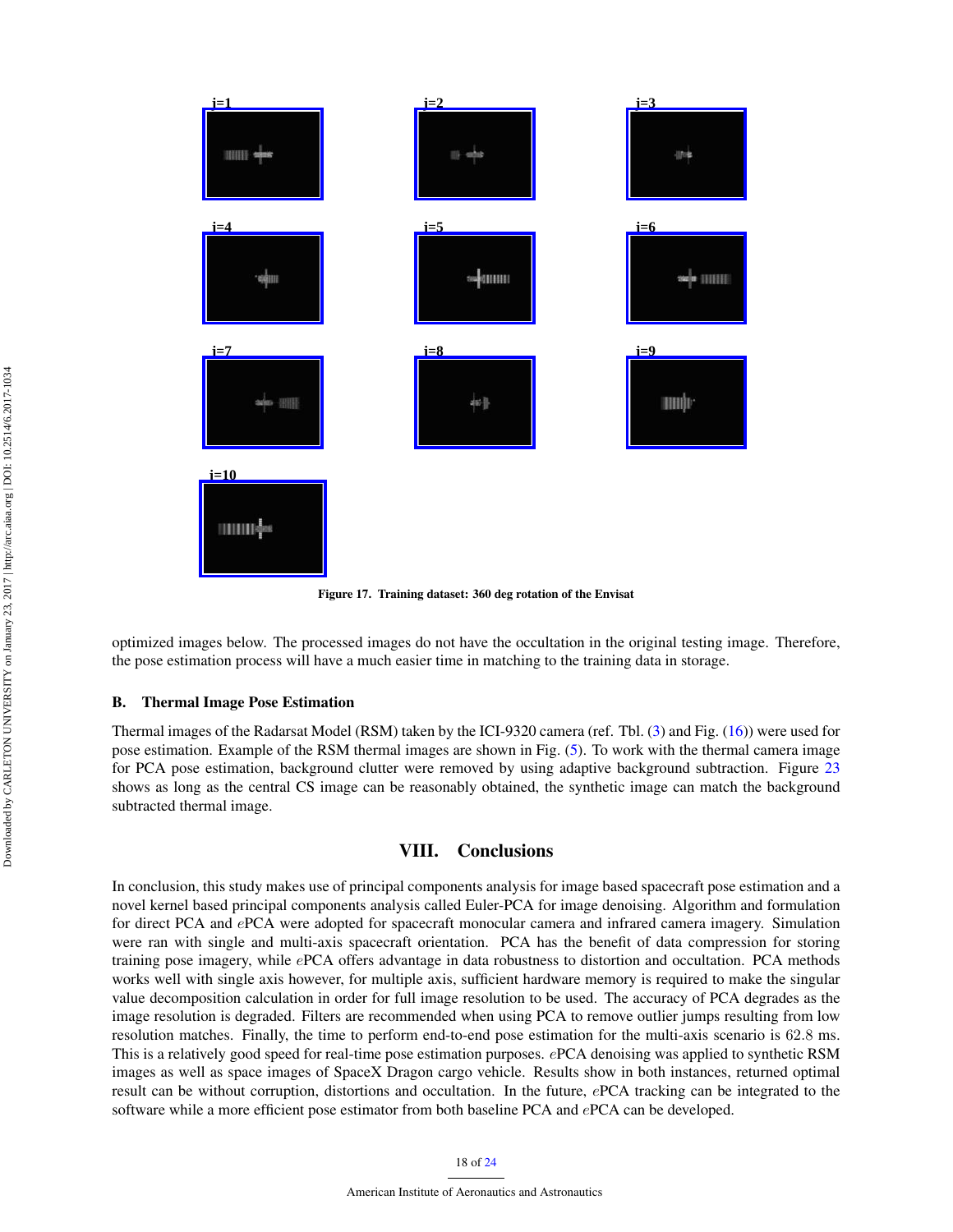

<span id="page-18-0"></span>



<span id="page-18-1"></span>

Figure 19. Synthetic Radarsat Testing Images. (Top:corrupted testing images;Bottom: ePCA optimized output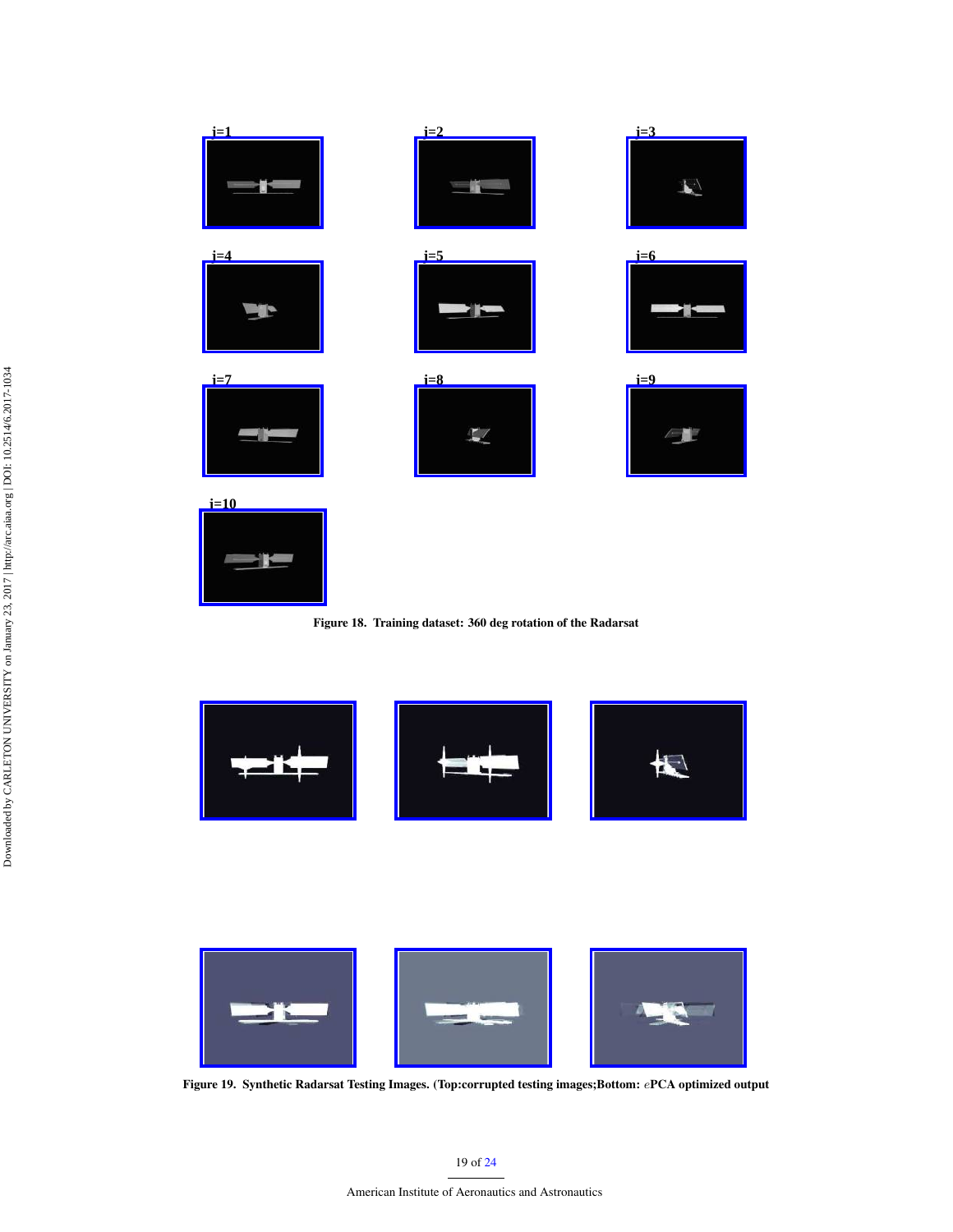



















# Figure 20. SpaceX Dragon Vehicle Training Images









<span id="page-19-0"></span>











<span id="page-19-1"></span>Figure 21. SpaceX Dragon Vehicle ePCA Optimized Training Images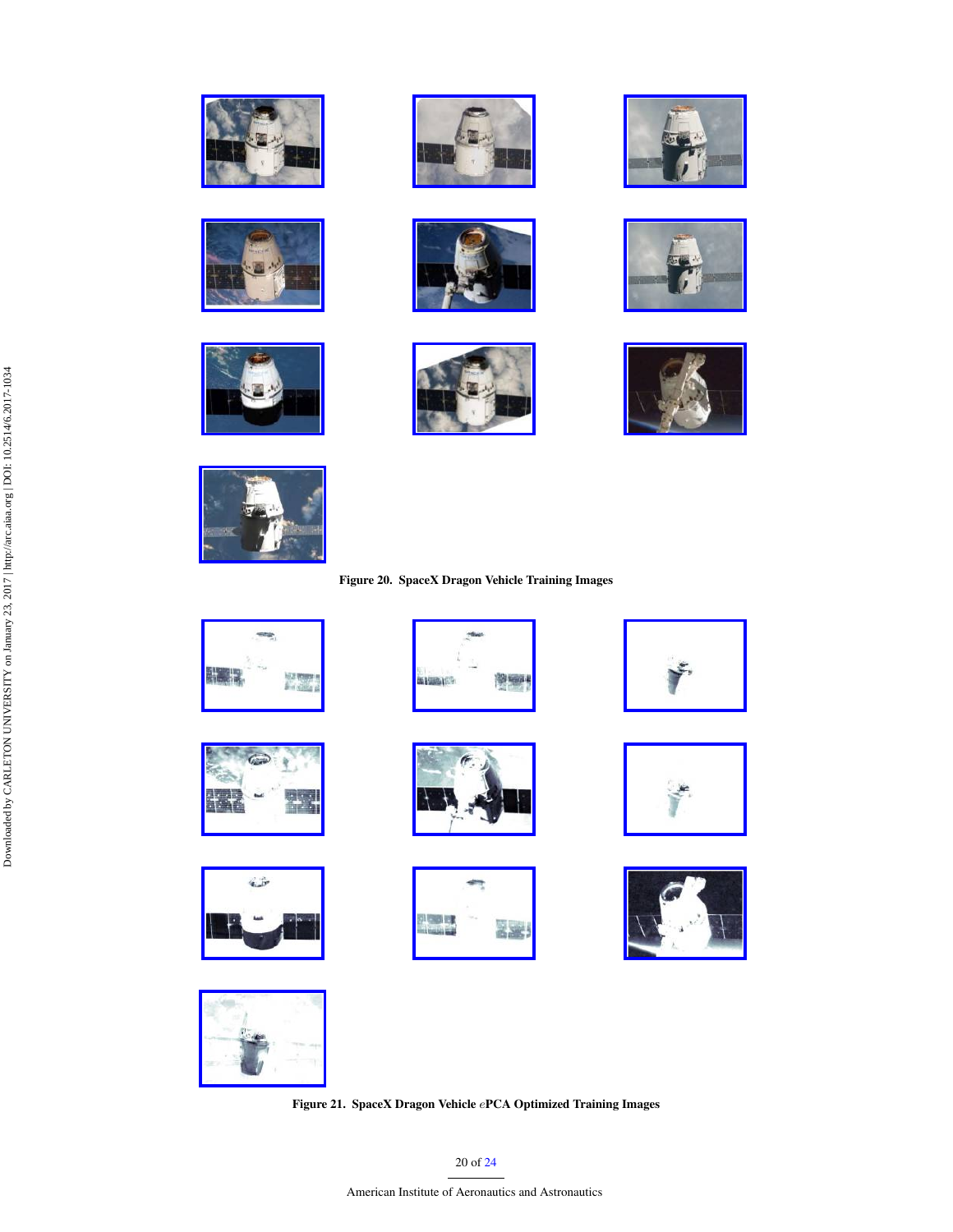

<span id="page-20-0"></span>

Figure 22. SpaceX Dragon Vehicle ePCA Optimized Testing Images. (Top:corrupted testing images;Bottom: ePCA optimized output



<span id="page-20-1"></span>Figure 23. Thermal test image to synthetic training image match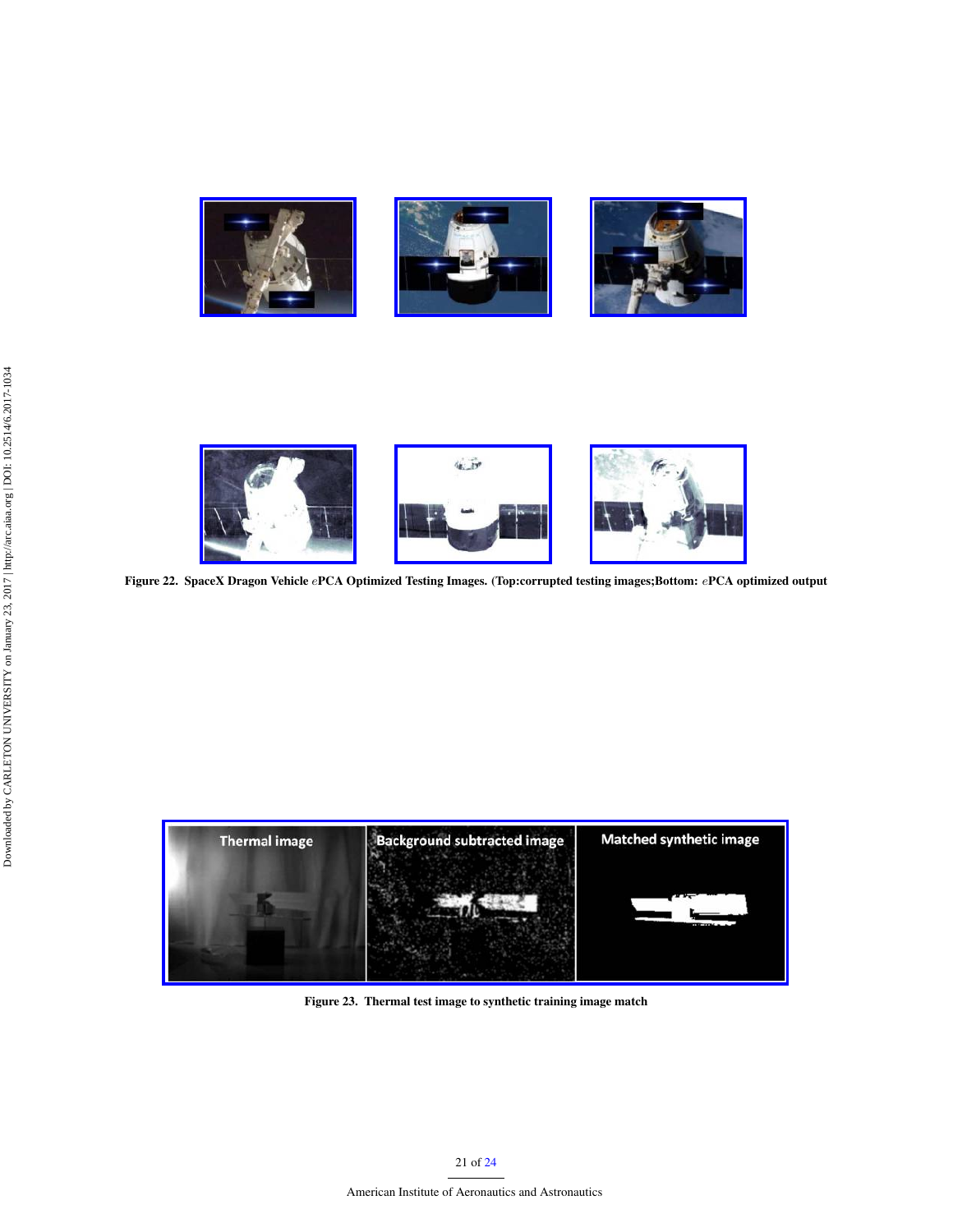# Acknowledgements

The first author wishes to thank Dr. Gerhard Roth for his inspirational ideas and guidance. This research was jointly funded by the Natural Sciences and Research Council of Canada's Alexander Graham Bell Canada Graduate Scholarship CGSD3-453738-2014, Canadian Space Agency Space Technology Development Program and Ontario Centres for Excellence Voucher for Innovation and Productivity II Award 24053.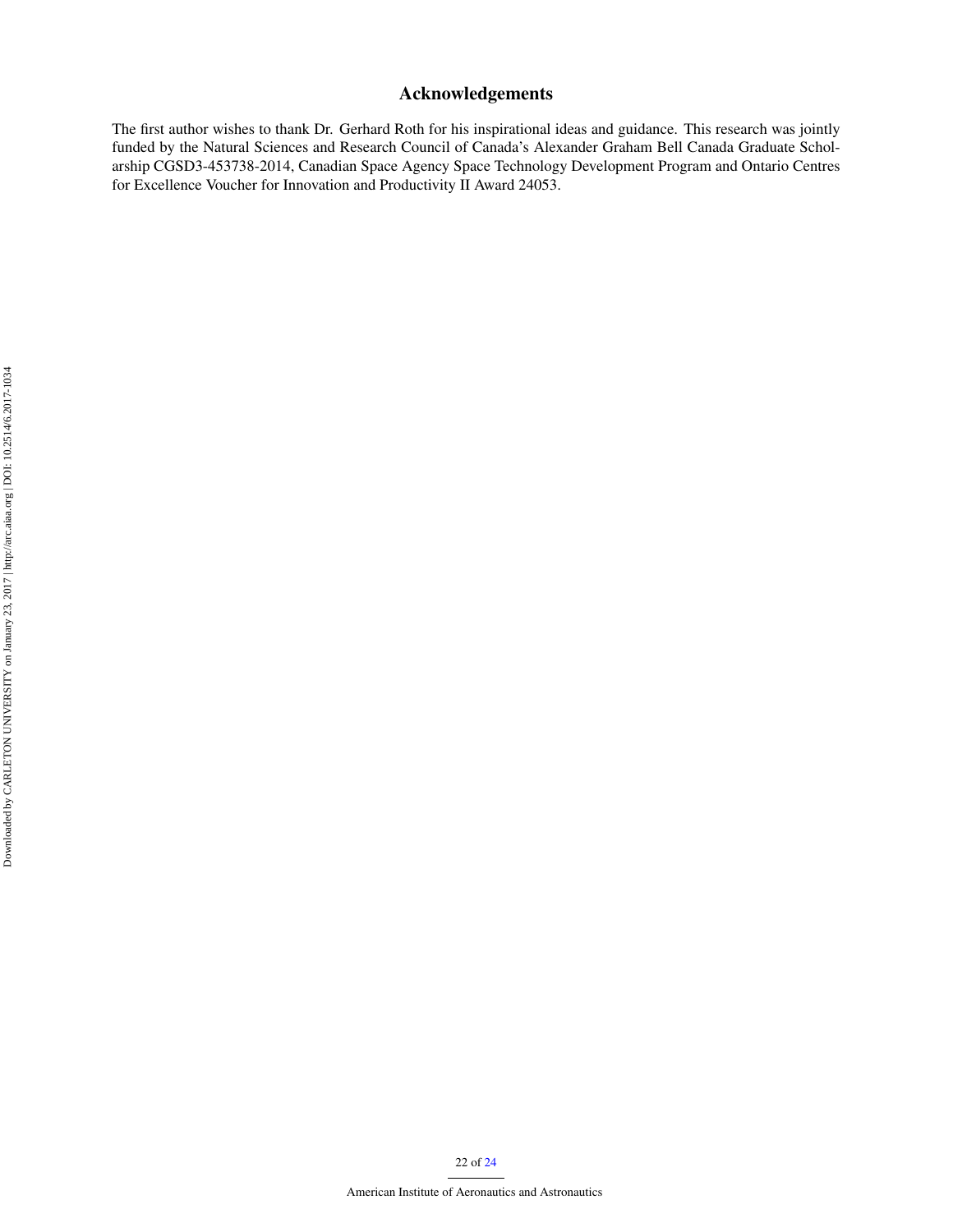#### References

<span id="page-22-0"></span>[1](http://arc.aiaa.org/action/showLinks?system=10.2514%2F1.27052)Geller, D. K., "Orbital rendezvous: when is autonomy required?" *Guidance, Control, and Dynamics, AIAA Journal of* , Vol. 30, No. 4, 2007, pp. [974](http://arc.aiaa.org/action/showLinks?crossref=10.1109%2FICSMC.1989.71362)–981.

<span id="page-22-1"></span><sup>2</sup>Shiu, Y. and Ahmad, S., "3D location of circular and spherical features by monocular model-based vision," *Systems, Man and Cybernetics, Co[nf. P](http://arc.aiaa.org/action/showLinks?crossref=10.1016%2Fj.patrec.2003.08.007)roc.*, Nov. 1989, pp. 576–581.

<span id="page-22-2"></span>3Guru, D., Shekar, B., and Nagabhushan, P., "A simple and robust line detection algorithm based on small eigenvalue analysis," Patter

<span id="page-22-3"></span>*Recognition Letters*, Vol. 25, No. 1, 2004, pp. 1–13. <sup>4</sup>Zheng, Y., Ma, W., and Liu, Y., "Another way of looking at monocular circle pose estimation," *Image Processing (ICIP), 15th IEEE Int*

<span id="page-22-4"></span>*Conference on*, San Diego, CA, Oct. 2008. <sup>5</sup>Lu, J., Shi, Y., and Wu, S., "Monocular vision-based sensor for autonomous mobile robot localization by circular markers," *Przeglad Ele[ktro](http://arc.aiaa.org/action/showLinks?crossref=10.1117%2F12.784081)techniczny*, Vol. 89, No. 1b, 2013, pp. 131–133.

<span id="page-22-5"></span><sup>6</sup>Ogilvie, A., Allport, J., Hannah, M., and Lymer, J., "Autonomous robotic operations for on-orbit satellite servicing," *Sensors and Systems for Space Applications II, Proc. of SPIE,*, Vol. 6958, Orlando, FL, April 2008.

<span id="page-22-6"></span><sup>7</sup>Tweddle, B., *Computer vision based navigation for spacecraft proximity operations*, Master's thesis, Dept. of Aeronautics and Astronautics En[gine](http://arc.aiaa.org/action/showLinks?crossref=10.1109%2FICIP.2003.1246781)ering, Massachusetts Institute of Technology, Cambridge, MA, 2010.

<span id="page-22-7"></span><sup>8</sup>Morency, L. and Gupta, R., "Robust Real-time Egomotion from stereo images," *Image Processing, Proc. Intl. Conf. on*, 2003.

<span id="page-22-8"></span>[9](http://arc.aiaa.org/action/showLinks?crossref=10.1007%2FBF01420795)Sinclair, D., Blake, A., and Murray, D., "Robust estimation of egomotion from normal flow," *Computer Vision. Intl. Journal of* , Vol. 13,

<span id="page-22-9"></span>N[o. 1](http://arc.aiaa.org/action/showLinks?crossref=10.1109%2FCVPR.2013.304), 1994, pp. 57–69.<br><sup>10</sup>Pauwels, K., Rubio, L., Díaz, J., and Ros, E., "Real-time model-based rigid object pose estimation and tracking combining dense and sparse vi[sua](http://arc.aiaa.org/action/showLinks?crossref=10.1007%2FBF00129684)l cues," *Computer Vision and Pattern Recognition (CVPR), IEEE Conf. on*, Portland, OR, June 2013.

<span id="page-22-10"></span><sup>11</sup>Tomasi, C. and Kanade, T., "Shape and motion from image streams under orthography: a factorization method," *Computer Vision (IJCV), In[tl. J](http://arc.aiaa.org/action/showLinks?crossref=10.1109%2FICRA.2014.6907233)ournal of* , Vol. 9, No. 2, 1992, pp. 137–154.

<span id="page-22-11"></span><sup>12</sup>Pizzoli, M., Forster, C., and Scaramuzza, D., "REMODE: probabilistic, monocular dense reconstruction in real time," *Robotics and Automati[on \(](http://arc.aiaa.org/action/showLinks?crossref=10.1109%2FICAT.2007.62)ICRA), IEEE Intl Conf. on*, Hong Kong, China, May 2014.

<span id="page-22-12"></span><sup>13</sup>Barandiarán, J. and Borrow, D., "Edge-based markerless 3D tracking of rigid bodies," Artificial Reality and Telexistence, 17th Intl. Conf. on,

<span id="page-22-13"></span>IEEE, 2007, pp. 282–283. <sup>14</sup>Choi, C., Trevor, A., and Christensen, H., "RGB-D edge detection and edge-based registration," *Intelligent Robots and Systems (IROS),*

<span id="page-22-14"></span>*IE[EE](http://arc.aiaa.org/action/showLinks?crossref=10.1007%2Fs11263-015-0873-2)/RSJ Intl. Conf. on*, IEEE, Nov 2013, pp. 1568–1575. <sup>15</sup>Hexner, J. and Hagege, R., "2D-3D Pose estimation of heterogeneous objects using a region based approach," *Computer Vision (IJCV), Intl. Jo[urn](http://arc.aiaa.org/action/showLinks?crossref=10.1007%2F978-3-319-46493-0_26)al of* , Vol. 118, No. 1, 2016, pp. 95–112.

<span id="page-22-15"></span>▶ <sup>16</sup>Tjaden, H., Schwanecke, U., and Schömer, E., "Real-time Monocular Segmentation and Pose Tracking of Multiple Objects," *Computer* 

<span id="page-22-16"></span>Vi[sion](http://arc.aiaa.org/action/showLinks?crossref=10.1023%2FB%3AVISI.0000029664.99615.94) (ECCV), 15th European Conf. on, IEEE, 2016, pp. 423–438.<br><sup>17</sup>Lowe, D., "Distinctive image features from scale-invariant keypoints," Computer Vision, Intl. Journal of, Vol. 60, No. 2, 2004, pp. 91–110. <sup>18</sup>Bay, H., Ess, A., Tuytelaars, T., and Gool, L., "Speeded-Up Robust Features (SURF)," Vol. 110, No. 3, June 2008, pp. 346–359.

<span id="page-22-18"></span><span id="page-22-17"></span><sup>19</sup>Rublee, E., Rabaud, V., Konolige, K., and Bradski, G., "ORB: an efficient alternative to SIFT or SURF," *Computer Vision (ICCV), IEEE 15[th](http://arc.aiaa.org/action/showLinks?crossref=10.5244%2FC.27.13) Intl Conf. on*, Barcelona, Spain, Nov. 2011.

<span id="page-22-19"></span><sup>20</sup>Alcantarilla, P., Nuevo, J., and Bartoli, A., "Fast explicit diffusion for accelerated features in nonlinear scale spaces," *British Machine Vision C[onfe](http://arc.aiaa.org/action/showLinks?crossref=10.1023%2FB%3AVISI.0000025800.10423.1f)rence (BMVC)*, Bristol, UK, Sept 2013.

<span id="page-22-20"></span><sup>21</sup>David, P., Dementhon, D., Duraiswami, R., and Samet, H., "SoftPOSIT: simultaneous pose and correspondence determination," *Computer Vi[sion](http://arc.aiaa.org/action/showLinks?crossref=10.1007%2Fs11263-008-0152-6), Intl. Journal of* , Vol. 59, No. 3, 2004, pp. 259–289.

<sup>22</sup>Lepetit, V., "EPnP: an accurate O(n) solution to the PnP problem," *Computer Vision, Intl. Journal of* , Vol. 81, No. 2, 2009, pp. 155–166.

<span id="page-22-21"></span><sup>23</sup>Ferraz, L., Binefa, X., and Moreno-Noguer, F., "Very fast solution to the PnP problem with algebraic outlier rejection," *Computer Vision an[d P](http://arc.aiaa.org/action/showLinks?crossref=10.1109%2FMSP.2010.939747)attern Recognition (CVPR), Proc. of the IEEE Conf. on*, 2014, pp. 501–508.

<span id="page-22-22"></span><sup>24</sup>Honeine, P. and Richard, C., "Preimage problem in kernel-based machine learning," *IEEE Signal Processing Magazine*, Vol. 28, No. 2, 2011, pp. 77–88.

<span id="page-22-23"></span><sup>25</sup>Jolliffe, I., *Principal Component Analysis*, Springer, New York, 2nd ed., 2002.

<span id="page-22-24"></span><sup>26</sup>Pearson, K., "On lines and planes of closest fit to systems of points in space," *Phil. Mag*, Vol. 6, No. 2, 1901, pp. 559–572.

<span id="page-22-25"></span><sup>27</sup>Hotelling, H., "Analysis of a complex of statistical variables in to principal componenets," *Edu. Psychol., Journal of* , Vol. 24, 1933, pp. 417– 44[1,4](http://arc.aiaa.org/action/showLinks?crossref=10.1364%2FJOSAA.4.000519)98–520.

<span id="page-22-26"></span><sup>28</sup>Sirovich, L. and Kirby, M., "A low dimensional procedure for the characterization of human faces," *Journal of the Optical Society of America*

<span id="page-22-27"></span>*A*, [Vo](http://arc.aiaa.org/action/showLinks?crossref=10.1162%2Fjocn.1991.3.1.71)l. 4, No. 3, 1987, pp. 519–524. <sup>29</sup>Turk, M. and Pentland, A., "Eigenfaces for recognition," *Cognitive Neuroscience, Journal of* , Vol. 3, No. 1, 1991, pp. 71–86.

<span id="page-22-28"></span>■<sup>30</sup>Javed, A., "Face recognition based on principal component analysis," *Image, Graphics and Signal Processing, Intl. Journal of*, Vol. 5, No. 2,

<span id="page-22-29"></span>20[13,](http://arc.aiaa.org/action/showLinks?crossref=10.1016%2Fj.eswa.2013.03.003) pp. 38–44. <sup>31</sup>Cavalcanti, G., Ren, T., and Pereira, J., "Weighted modular image principal component analysis for face recognition," *Expert Systems with*

<span id="page-22-30"></span>A*[ppli](http://arc.aiaa.org/action/showLinks?crossref=10.1109%2FSIBGRAPI.2008.40)cations*, Vol. 40, No. 12, 2013, pp. 4971–4977.<br><sup>32</sup>Mena-Chalco, J., Veiho, L., Macêdo, I., and Cesar-Jr., R., "PCA-based 3D Face Photography," *Computer Graphics and image Processing* 

<span id="page-22-31"></span>*(S[IBG](http://arc.aiaa.org/action/showLinks?crossref=10.1007%2Fs00371-009-0373-x)RAPI), IEEE XXI Brazilan Symp. on*, Oct. 2008, pp. 313–320. <sup>33</sup>Mena-Chalco, J., Macedo, I., and Veiho, L., "3D Face Computational Photography using PCA Spaces," ˆ *The Visual Computer*, Vol. 25,

<span id="page-22-32"></span>N[o. 1](http://arc.aiaa.org/action/showLinks?crossref=10.1016%2Fj.jvcir.2015.07.011)0, 2009, pp. 899–909.<br><sup>14</sup>Du, H., Hu, Q., Jiang, M., and Zhang, F., "Two-dimensional principal component analysis based on Schatten p-norm for image feature ex[trac](http://arc.aiaa.org/action/showLinks?crossref=10.1109%2FTCYB.2015.2416274)tion," *Visual Communication and Image Representation, Journal of* , Vol. 32, 2015, pp. 55–62.

<span id="page-22-33"></span><sup>35</sup>Wang, J., "Generalized 2-D principal component analysis by Lp-Norm for image analysis," *Cybernetics, IEEE Trans. on*, Vol. 46, No. 3, 20[16,](http://arc.aiaa.org/action/showLinks?crossref=10.1162%2F089976698300017467) pp. 792–803.<br>■ <sup>36</sup>Schölkopf, B., Smola, A., and K.R., M., "Nonlinear Component Analysis as a Kernel," *Neural Computation*, Vol. 10, No. 5, 1998, pp. 1299–

<span id="page-22-34"></span>1319.

<span id="page-22-37"></span><sup>37</sup>Mika, S., Schölkoph, B., Smola, A., Müller, K., Scholz, M., and Rätsch, G., "Kernel PCA and de-noising in feature spaces," Advances in *Neural Information Processing Systems*, Vol. 11, No. 1, 1999, pp. 536–542.

38<sup>la</sup> Torre, F. and Nguyen, M., "Parameterized kernel principal component analysis: Theory and applications to supervised and unsupervised

<span id="page-22-35"></span>image alignment," Computer Vision and Pattern Recognition (CVPR), IEEE Conf. on, IEEE, 2008.<br><sup>39</sup>Liwicki, S., Tzimiropoulos, G., Zafeiriou, S., and Pantic, M., "Euler principal component analysis," Computer Vision, Intl. J Vol. 101, No. 3, 2013, pp. 498–518.

<span id="page-22-36"></span><sup>40</sup>Simon, D., *Fast and accurate shape-based registration*, Ph.D. thesis, Carnegie Millon University, Pittsburgh, Pennsylvania, 1996.